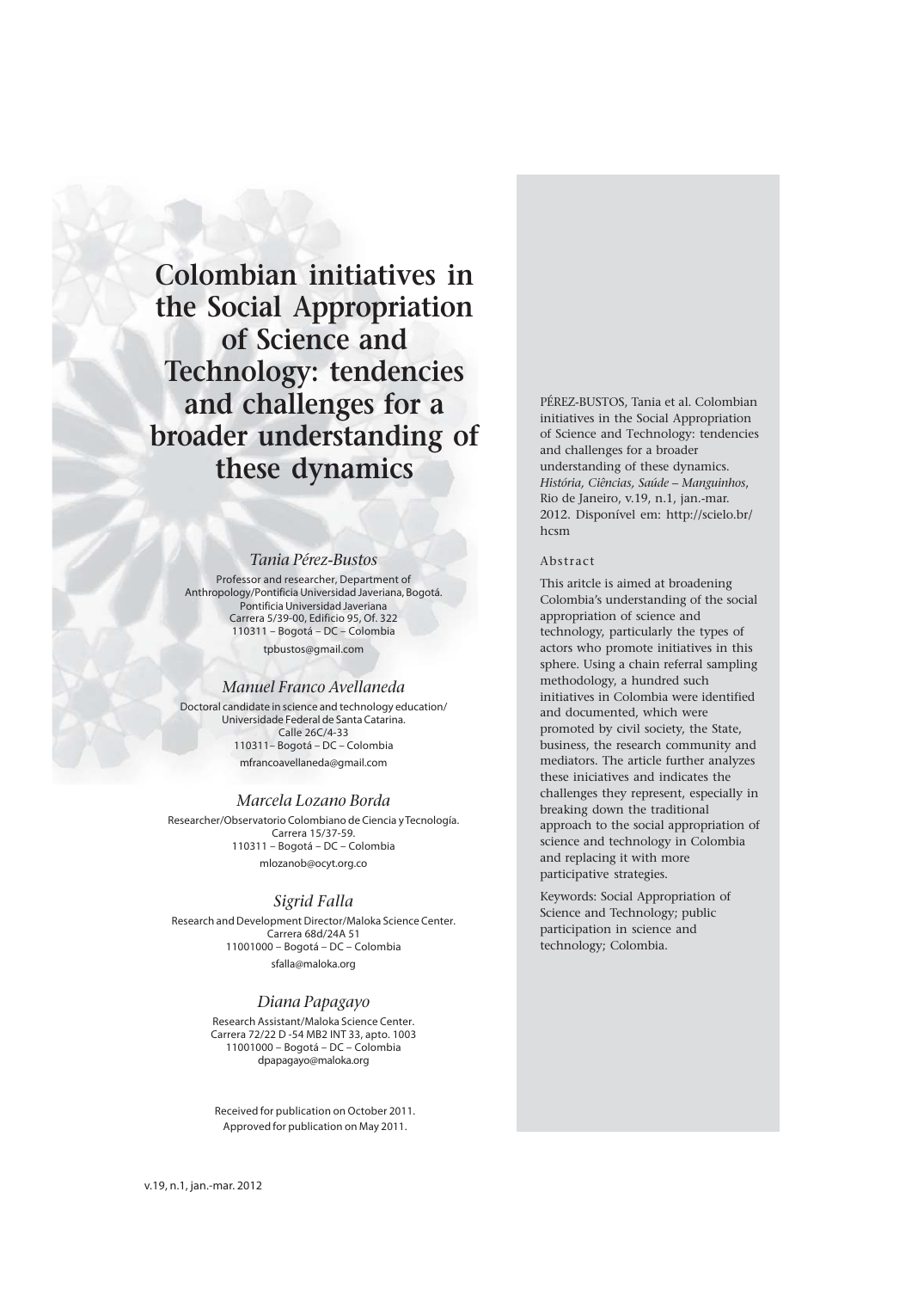In the past ten years the notion of the Social Appropriation of Science and Technology<br>(Sast) has been incorporated into Colombia's science policy. The concept was publically  $\blacktriangle$ (Sast) has been incorporated into Colombia's science policy. The concept was publically introduced in Colombia through the Science, Education and Development Mission in 1994 (Posada et al., 1995). Since then the country's science policy has started referring to it, to give a single label to activities and programs which, in this context and in others, were known by other names, including the popularization of science and technology, the communication of science and technology, and the public communication thereof.

Although the use of the term is based on the assumption, in many cases rhetorical, of the importance of fostering greater public participation, involving a wide range of actors in building science and technology, the actions that have mainly been encouraged by the Colombian National Science and Technology System to put it into practice have concentrated on supporting what are known as legitimate Sast efforts and assumed to provide a bridge between the expert audience and the lay audience, both of which are usually seen in an essentialist, standardized light.<sup>1</sup> In this respect, Felt (2003) and Daza and Arboleda (2007) found that 76% of the investment that the Colombian National Science and Technology Office (Colciencias) made in this area from 1994 to 2004 was concentrated on developing initiatives aimed exclusively at science communication, such as science museums, science education materials and science fairs. Other studies have suggested that these types of activities have become the favored mechanisms for fostering relations between science and society, and that they mainly consist of working with children and youths and promoting inductivist, empirical notions of the production of expert knowledge (Pérez-Bustos, 2010; Franco Avellaneda, Pérez-Bustos, 2009).

The policy has emphasized an idea of Sast that is mainly managed by mediators responsible for carrying out certain types of practices. This has led to an explicit lack of knowledge about the role that other actors play in promoting initiatives aimed at supporting inclusion and participation in the production of expert knowledge.<sup>2</sup> Along these lines, it has been impossible to understand how these dynamics can be promoted by actors traditionally seen as an integral part of the science and technology systems – i.e. the production sector, the scientific community itself, and government agencies (Sábato, Botana, 1968; Arocena, Sutz, 1999) – nor how highly heterogeneous actors can be involved, such as civil society, whose role in dynamizing and socially controlling scientific production has nonetheless been identified (Etzcowitz, 2008; Marone, González del Solar, 2007).

The main objective of this article is to broaden understanding of these actors' roles in Sast dynamics in Colombia. Acknowledging the emphasis that the studies on this topic have had in this country and in other contexts (Daza, Arboleda, 2007; Pérez-Bustos, 2010; Gregory, Miller, 1998; Kasperowski, Nolin, 2003; Felt, 2003) and recalling the propositions of the triple helix (Etzcowitz, 2008) and Sábato's triangle (Sábato, Botana, 1968), the article considers the types of Sast initiatives promoted by five groups of actors in particular, namely: the State, the production and business sector, the research community, civil society, and mediators.3 To distinguish one actor from another, the ground rule was to identify their different, specific functions; however, in some cases, they proved to be of a hybrid nature.

The initiatives were identified using the chain referral sampling methodology (Granovetter, 1976; Biernacki, Waldorf, 1981; Platt et al., 2006) and were documented by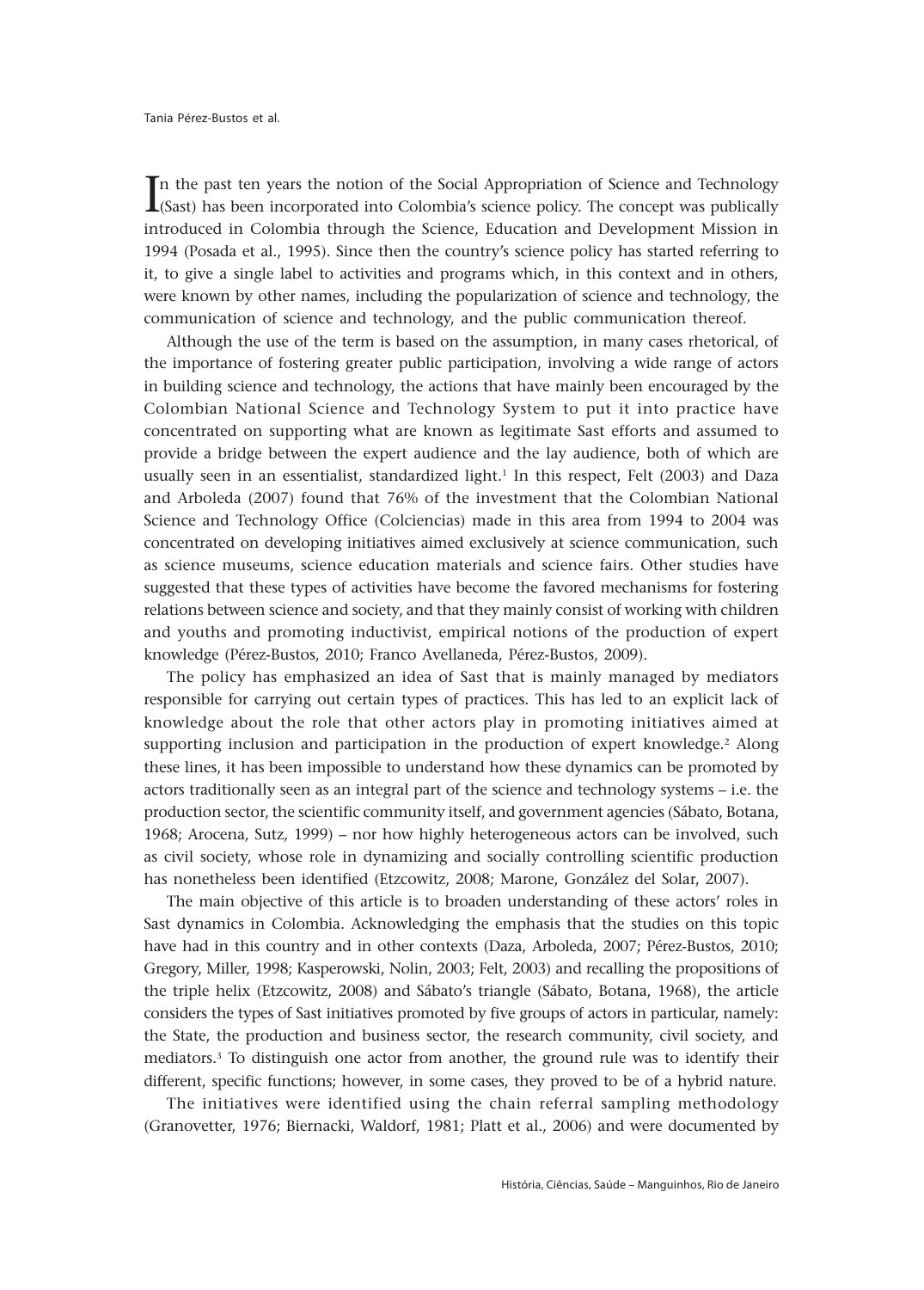gathering information on the types of institutions that back them, the activities they promote, the objectives that guide them, their target audience, and their area of influence, among others. The following sections describe the methodological approach that oriented the study; followed by a discussion of the tendencies found in the general chain referral schema and the chain referral schema for each actor. The last section draws some conclusions and indicates the challenges they imply for science policy.

# **Methodological approach**

In order to identify and document the types of Sast initiatives the different groups of actors are involved in, a non-probabilistic sampling method was chosen, known as snowball sampling or chain referral sampling. This methodological approach yields information that helps track hidden, hard-to-access populations, using the relationships that exist between some of their known members (Platt et al., 2006). In this case, considering the high profile of mediators, taken to be the legitimate promoters of these initiatives, in giving more visibility to the Sast proposals initiated and carried out by other actors, the challenge was to identify this 'hidden' population. Bearing this in mind, the chain referral sampling started with interviews with experts from each of the system's 'helixes', namely: civil society, business sector, research community, the State and mediators.

Those experts gave referrals of five or more initiatives they knew about which they believed represented examples of Sast initiatives.4 These initiatives constituted the seed referrals for identifying the Sast proposals for each of the five groups of actors (Biernacki, Waldorf, 1981). The goal proposed for this chain referral sampling exercise was to identify and document one hundred Sast initiatives, twenty promoted by each of the proposed groups (Diagram 1).

#### **Diagram 1: Chain referral sampling schema**

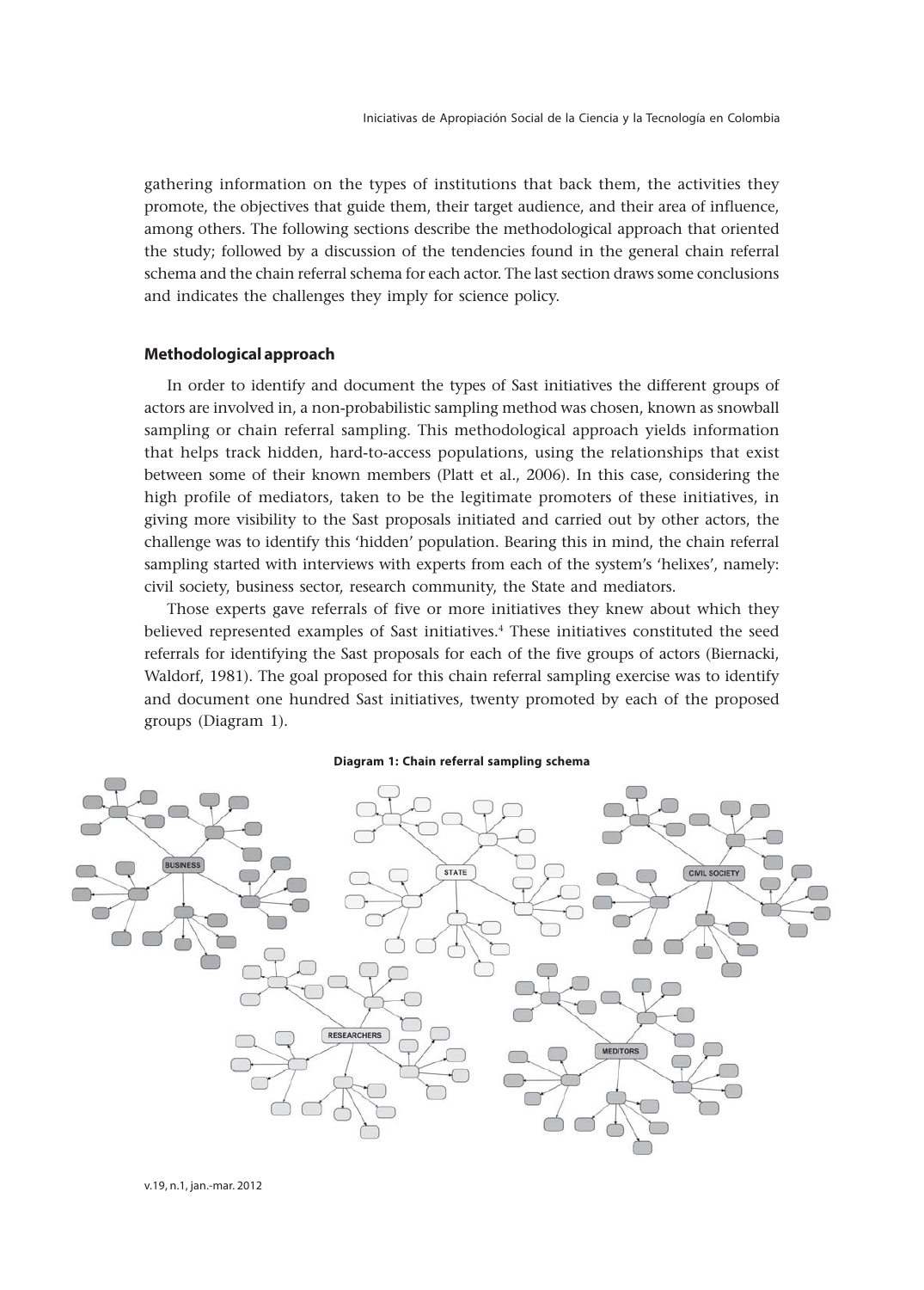Besides identifying initiatives, the chain referral exercise also enabled us to establish connections between some actor groups, while also identifying where groups were isolated from others. These aspects will be discussed in greater depth further on.

After identifying the initiatives, the next step was to document them. To do so, a form was used, which was completed along with the promoter of each Sast proposal. The form asked about the type of actor that promoted the initiative – based on the promoter's main social function and aligned with the above-mentioned five categories –, the year the initiative started, its duration, the periodicity of the activities, the status of the initiative (underway or not), the type of organization promoting it, and the contact information for the organization and the contact person. In addition, specific information was gathered on the initiative: the topics on which it was based, its objectives, the activities and methodologies used to develop the Sast proposal, the target audience, the location, and the area of influence. Finally, the interviewees were asked about possible partners in the initiative and financing sources. To give continuity to the chain referral sampling, at the end of the form each promoter was asked if they knew of other similar initiatives that they could refer.

The chain referral sampling of the Sast initiatives was characterized by a series of idiosyncrasies in the documentation process that give a better understanding of the Sast dynamic itself. Firstly, instead of referring cases that were similar in nature, that is to say, promoted by the same group (business, civil society, mediators, the State or researchers), some interviewees furnished information on initiatives promoted by other groups. Secondly, instead of referring to initiatives run by other groups, they tended to give self-referrals of their own programs or initiatives. That was particularly true of the initiatives promoted by the State and by mediators. The cases of self-referral were not included in the documentation, as that would have given more visibility to some promoter institutions than to others.

The tracking process also presented two limitations. First of all, some contacts gave referrals of initiatives that were no longer underway or were one-offs, which made access to information and the contact person difficult. Such was the case of initiatives promoted by organizations that had entered into one-time contracts for conducting initiatives which expired when the contract expired. This dynamic is very particular to the nature of selfmanagement through which many such organizations survive, and is associated with their low level of institutionalization (Pérez-Bustos, 2009). The second limitation was seen when the referrals given led to initiatives on which no or limited secondary information was available. This caused an overdependency on the answers of the contact person or promoter; and hampered the tracking process.

# **Sast tendencies**

This section analyzes some general information on the identified initiatives. Some detail is given on how the chain referral process was carried out and what that tells us about Sast in Colombia. Also, the article goes into more detail on three tendencies in the documented initiatives in particular: the types of activities, the topics they cover, and the participation dynamics.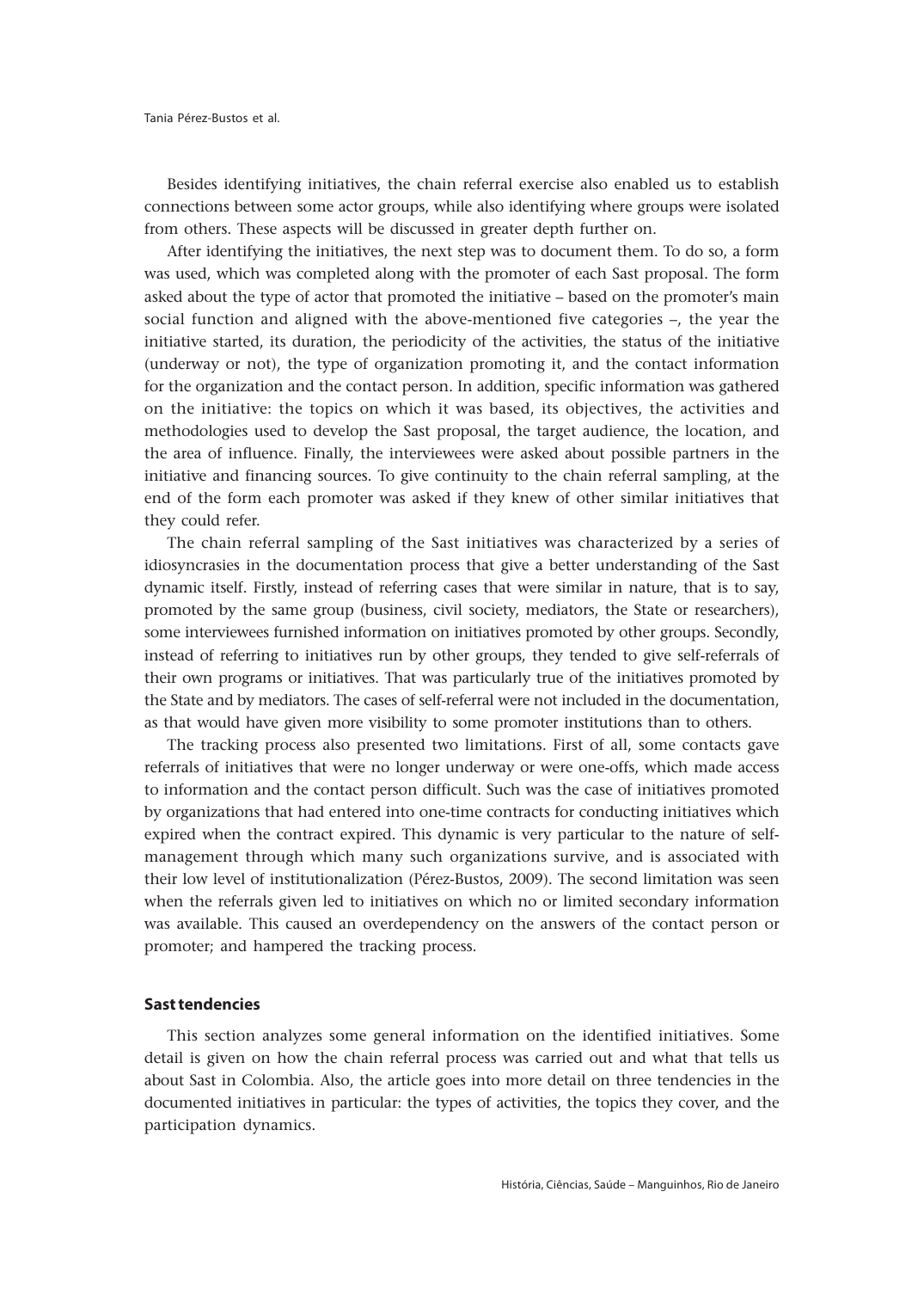# **Overview**

Out of the hundred documented initiatives, 79 are underway and 21 have been completed or were one-time initiatives. As to the frequency of the activities, there is evidence that the majority of the initiatives (74) have on-going activities rather than annual, monthly or weekly ones. That means that activities are carried out continuously throughout the initiative. As to project duration, 23 initiatives have a duration of two years, 28 last two to five years, and 49 last over five years; this is evidence of the management efforts that the different actors have expended to ensure the continuity of their projects and programs.

Regarding the type of actors promoting the initiatives, the initiatives forwarded by business, the State, civil society and researchers are conducted by organizations of the same nature. However, in the case of mediators, there is no one type of organization promoting the initiatives; indeed, they are conducted by diverse actors that wind up playing the role of Sast mediator. Chief amongst these are non-governmental organizations (NGOs), universities, museums and publishing companies.

Although the initiatives are promoted by one actor, they are conducted in conjunction with other organizations and have various sources of financing. The main source of financing for the initiatives promoted by the production sector is the producer's own resources and the support of other private businesses. However, to develop the initiatives, the programs are executed together with strategic allies involved in different ways. These are mainly foundations and/or organizations of a civil nature, the research community and other businesses.

As might be expected, the initiatives promoted by State actors are financed with public resources and developed in partnership with researchers (through research groups), mediators and other State agencies. The mediators have diverse sources of financing: not only their own resources and public monies, but also support from the private sector. To carry out their activities, they establish alliances with other mediators and the research community, mainly for developing science communication materials.

Much like mediators, researchers are also supported by a mix of resources, mainly public ones (principally Colciencias) and co-financing, where they contribute their own resources provided by the educational institutions to which they are affiliated for their research projects and groups. Here the lack of private investment for developing Sast initiatives was the most marked. As far as partnerships are concerned, researchers conduct Sast initiatives in conjunction with other research groups, and State agencies approach them to conduct the research required for their programs.

Finally, the initiatives promoted by civil, non-profit organizations are mainly funded by international cooperation agreements and their own resources, and in some cases they receive financial support from State agencies. To carry out their programs, they establish alliances with other civil organizations (foundations, professional and trade associations, NGOs) and State agencies.

Regarding the area of influence, generally speaking there is a tendency to conduct Sast initiatives mainly in the Andean region of Colombia.<sup>5</sup> The cities with the highest numbers of initiatives identified were Bogotá, Medellín, Manizales, Bucaramanga, Pereira, Armenia,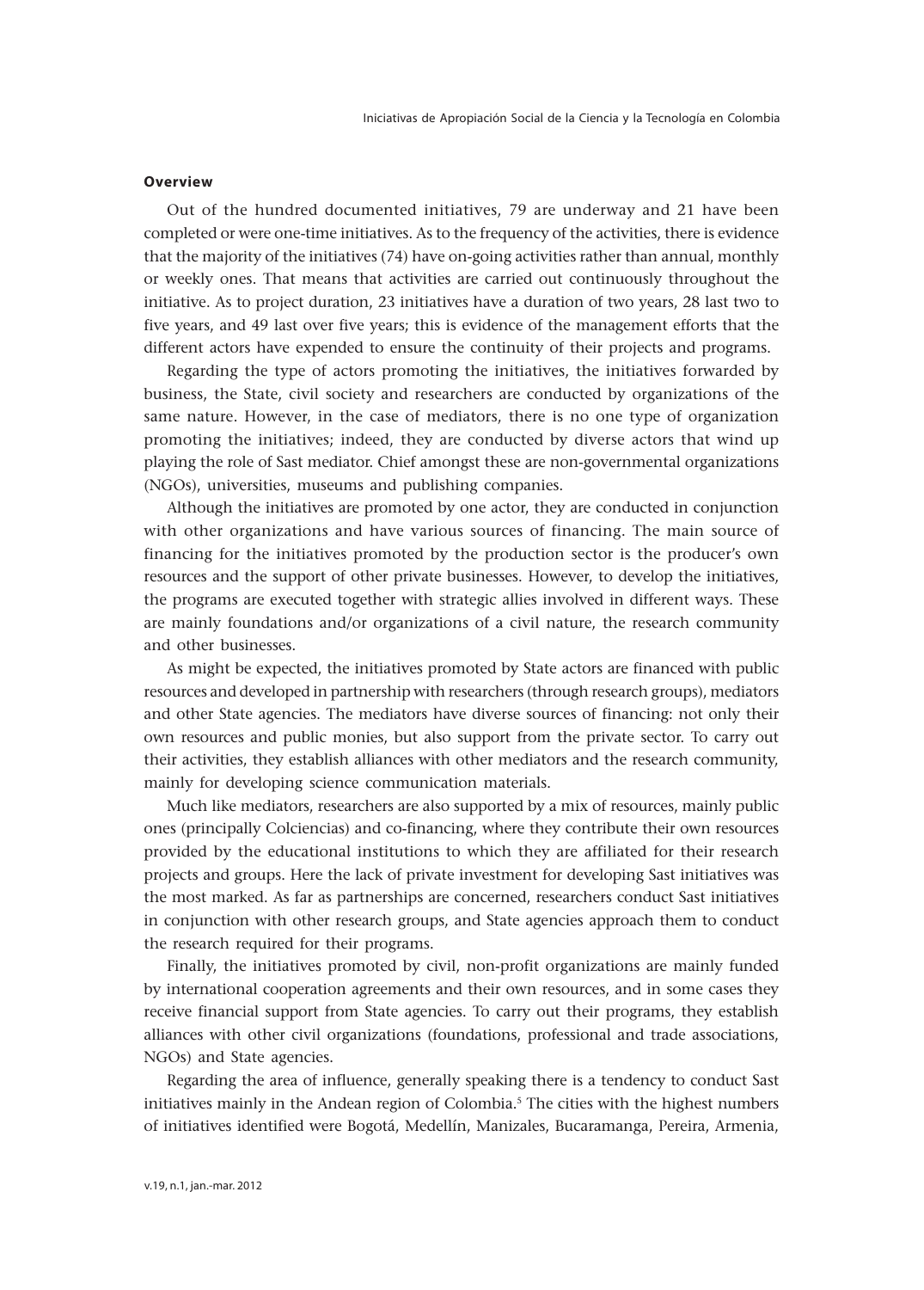Popayán and Pasto. The regions that follow are the Pacific region (especially Nuquí, Quibdó and Buenaventura) and the Caribbean region (Cartagena, Barranquilla, Riohacha and Santa Marta). The regions with the fewest Sast initiatives were Orinoquía and Amazonía. Furthermore, 58 of the hundred initiatives operate mainly in urban areas, 31 in rural areas, and 11 in rural and urban areas alike.<sup>6</sup> Also, 45 of the documented initiatives stated that their work was nationwide, either because they carry out activities in different cities throughout the country or because they have a nationwide impact (e.g. mass media).

# **Sast chain referral results**

It can be seen from Diagram 1 that the expectation was that by initiating the chain referral process with the seed references identified by experts from each group of actors, at the end of the process, each of the twenty initiatives from the five groups would have a different origin. However, the referral process wound up being far from homogeneous and predictable. Below is a description of the results for each group of actors under study.

For civil society (see Diagram 2), the chain referral process shows that nine of the twenty documented initiatives were referrals made by State actors. In addition, only four of the twenty initiatives promoted by civil society were referrals made by peer actors. The production sector (business) referred three of the twenty initiatives promoted by civil society, and the groups that least referred this group's initiatives were the research community (2) and mediators (1).



### **Diagram 2: Chain referral schema of civil society initiatives**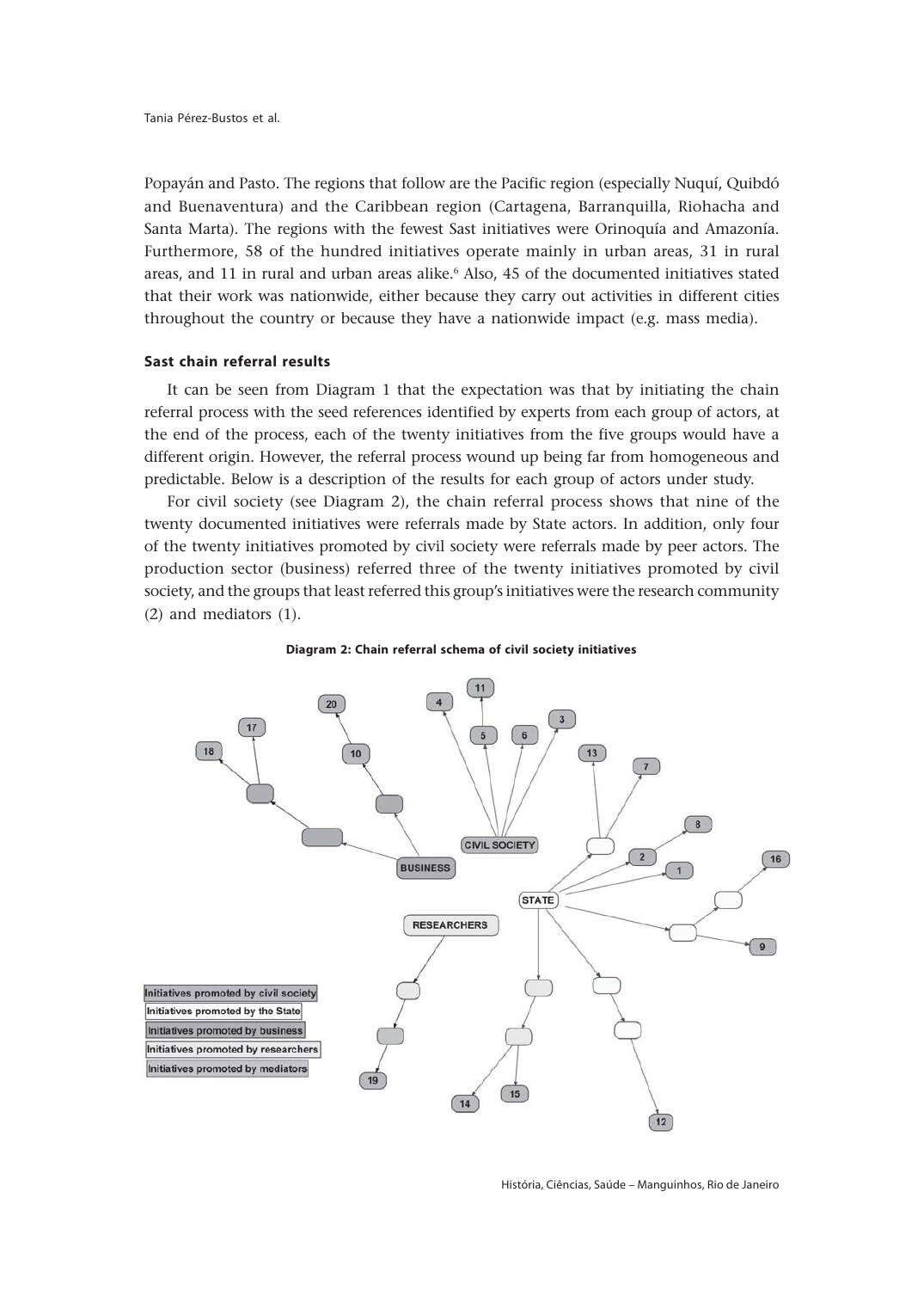There are two aspects well worth mentioning regarding the chain referral sampling process for the civil society initiatives. The first is the fact that the referrals made by the expert we initially consulted are not very representative. This implies that these initiatives are widely dispersed and that there is little articulation among them, especially if we remember that they were referred more by other groups than by their own group. The second aspect of interest is the fact that so few referrals were made to this group by mediators and researchers, which could indicate that they have poor relations with civil society in their Sast processes.

The chain referral process for the initiatives promoted by the research community started mainly with referrals by State actors and the research community itself. Here the tracking path evidenced that 11 out of the twenty documented initiatives stemmed from referrals given by the expert consulted from the State (Diagram 3). Also, the expert consulted for initiatives promoted by researchers referred eight of the twenty documented initiatives. The remaining initiative was tracked back to a production sector referral. The expert for the civil society initiatives and the expert for mediator initiatives did not offer any referrals for initiatives by the research community.

It is interesting to note that no initiatives by researchers were referred by mediators, whose function is supposedly to communicate expert knowledge. Likewise, civil society did not refer any such initiatives, which raises questions as to the degree of interaction between researchers and the community their science and technology research is geared towards. Another aspect worth highlighting here is the high percentage of referrals made by the



### **Diagram 3: Chain referral schema of researchers' initiatives**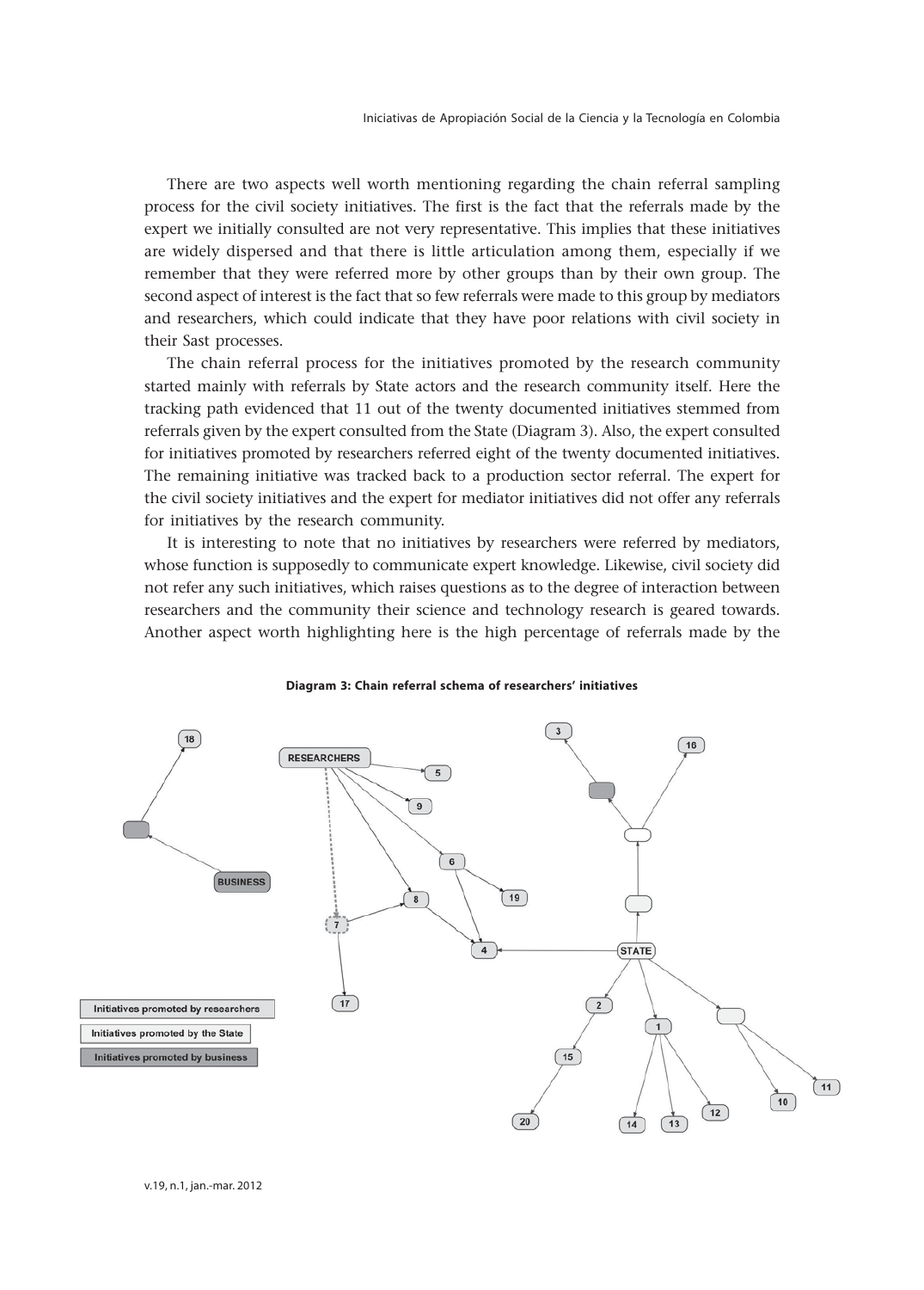State, which can be explained by the financial dependency of such initiatives on public resources, as mentioned above.

For the initiatives promoted by the production sector (business), the referrals were mostly made by its own actors. The chain referral process shows that 16 out of the twenty documented initiatives were referrals given by other production sector actors. Two of the twenty initiatives promoted by the production sector were State referrals (Diagram 4).

Turning to the initiatives promoted by business, it is worth mentioning that this group is the one that came closest to what was initially expected to be the dynamic of the chain referral sampling process; indeed, its central referral nucleus is business itself. Here the lack of researcher referrals for the business initiatives is interesting; evidencing the mirror image of the dynamic seen in Diagram 3. The tenuous, virtually non-existent articulation between these two groups of actors casts into doubt the very premise of the science and technology system and its driving agents for Sast, which, as mentioned above, is dependent on the interaction established among the State, the business sector and the academic world (Sábato, Botana, 1968; Arocena, Sutz, 1999; Etzcowitz, 2008; Marone, González del Solar, 2007). The chain referral sampling process results show that although the State seems to have knowledge of Sast initiatives promoted by business and researchers, business agents and researchers are ignorant of each others' initiatives.

For the documented initiatives promoted by the State, the main sources of referral were State actors themselves; the expert for the State alone gave seven referrals of initiatives,



#### **Diagram 4: Chain referral schema of business initiatives**

História, Ciências, Saúde – Manguinhos, Rio de Janeiro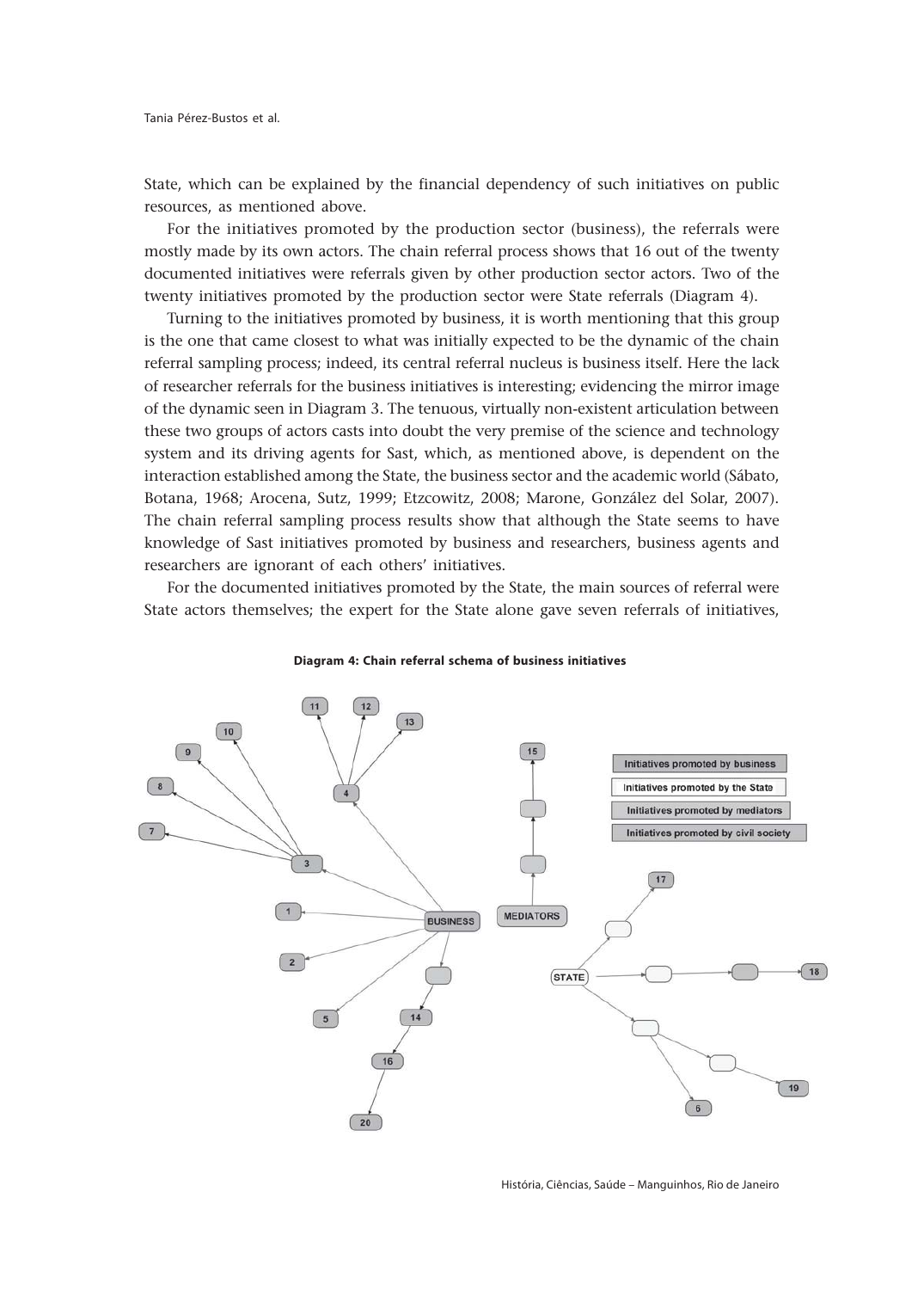and other State actors referred another four. Civil society, the research community and mediators gave referrals for three, four and three of the documented initiatives, respectively. Nonetheless, out of the referrals given by mediators, two were not new because they had already been given by other groups (Diagram 5).





As was seen with the business initiatives, the chain referral sampling for State initiatives shows that the main referrals for State initiatives came from its own actors. However, the network configured for the State does connect with mediators and researchers, which is not the case of the production sector, which would appear to be more autonomous and less interconnected. So, recalling the chain referral process for business and for researchers, this once again emphasizes the limited articulation between the State and business for Sast initiatives.

As for the initiatives promoted by mediators, 11 out of the twenty were referrals made by other mediators, although out of these only four were referrals by peer actors, with the other seven being seed references made by State agents, and it was the State expert consulted who referred four of them. Another group that gave referrals to mediator initiatives was the community of researchers, accounting for six of the documented initiatives, two of which were also referred by the mediator expert and the business expert. In this chain referral process, the groups that gave the least referrals to the initiatives promoted by mediators were business (referring four initiatives) and civil society, which only referred one of the documented initiatives (Diagram 6).

It is interesting to note that the network of referrals to mediator initiatives includes referrals by all the other groups. Researchers, civil society, business and the State gave referrals to initiatives by mediators, which would tend to corroborate the emphasis public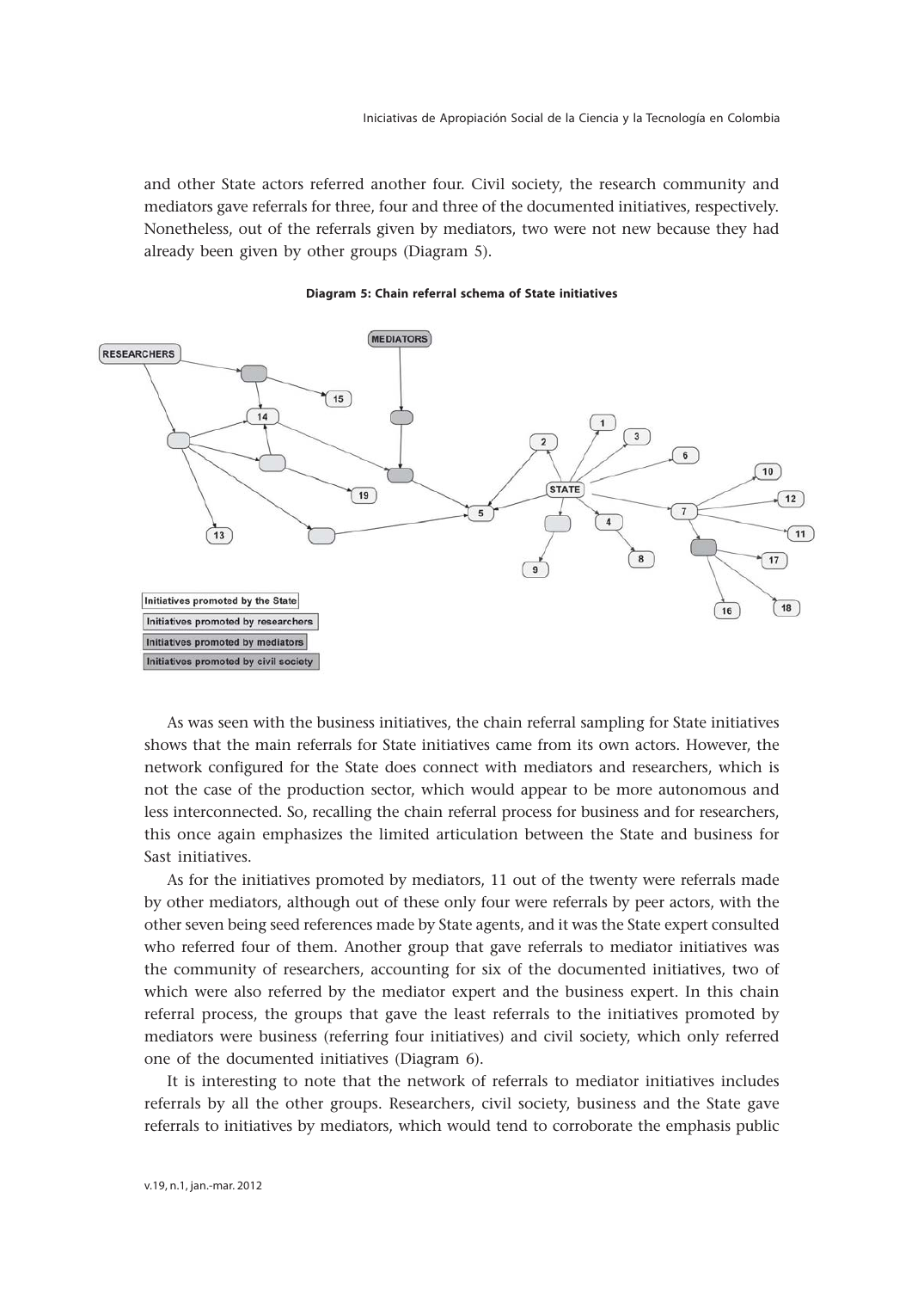policy gives to mediators in Sast initiatives. However, when this diagram is compared with the previous diagrams, the role of mediators stands out for exactly the opposite, i.e. its low referral to other actor groups, in particular researchers and civil society.

Before going into detail on the other tendencies found, it is worth briefly highlighting two preliminary conclusions from this Sast chain referral sampling process. First of all, there is a tenuous link among the State, business and the research community. Although the literature on the topic states that the interaction of these actors is essential for making national science and technology systems dynamic, it is concerned with the generation of science and technology per se. Although Sast is claimed to be a key process in configuring such dynamics because it mobilizes social and production innovations, knowledge transfer, community dialog and community strengthening, the way these actors (business, the State and researchers) articulate their Sast actions, or why they fail to do so, is a moot point, considering that this is an explicit social process by which science and technology is produced, and which goes beyond this sphere (Bensaude-Vincent, 2009).

Secondly, the chain referral process reveals the importance of the role of mediators, the only group referred to by all the others. They are interconnected among themselves through mutual referrals, but fail to refer to other groups they would be expected to know because of their mediating function, such as civil society, the research community and business. This phenomenon is noteworthy: first of all, it ratifies the tendency thought to be proper to the science policy of insisting on defining Sast as an activity undertaken by mediators and based on the investment involved. And it simultaneously contributes to thinking that these actors have come to see themselves as autonomous from the public with whom they work and the knowledge they translate and put into circulation (Bensaude-Vicent, 2001). Another interesting point in this investigation of where Sast is headed is that this correlation between Sast and the mediator function also seems to be repeated in the Sast



#### **Diagram 6: Chain referral tracking schema of mediators' initiatives**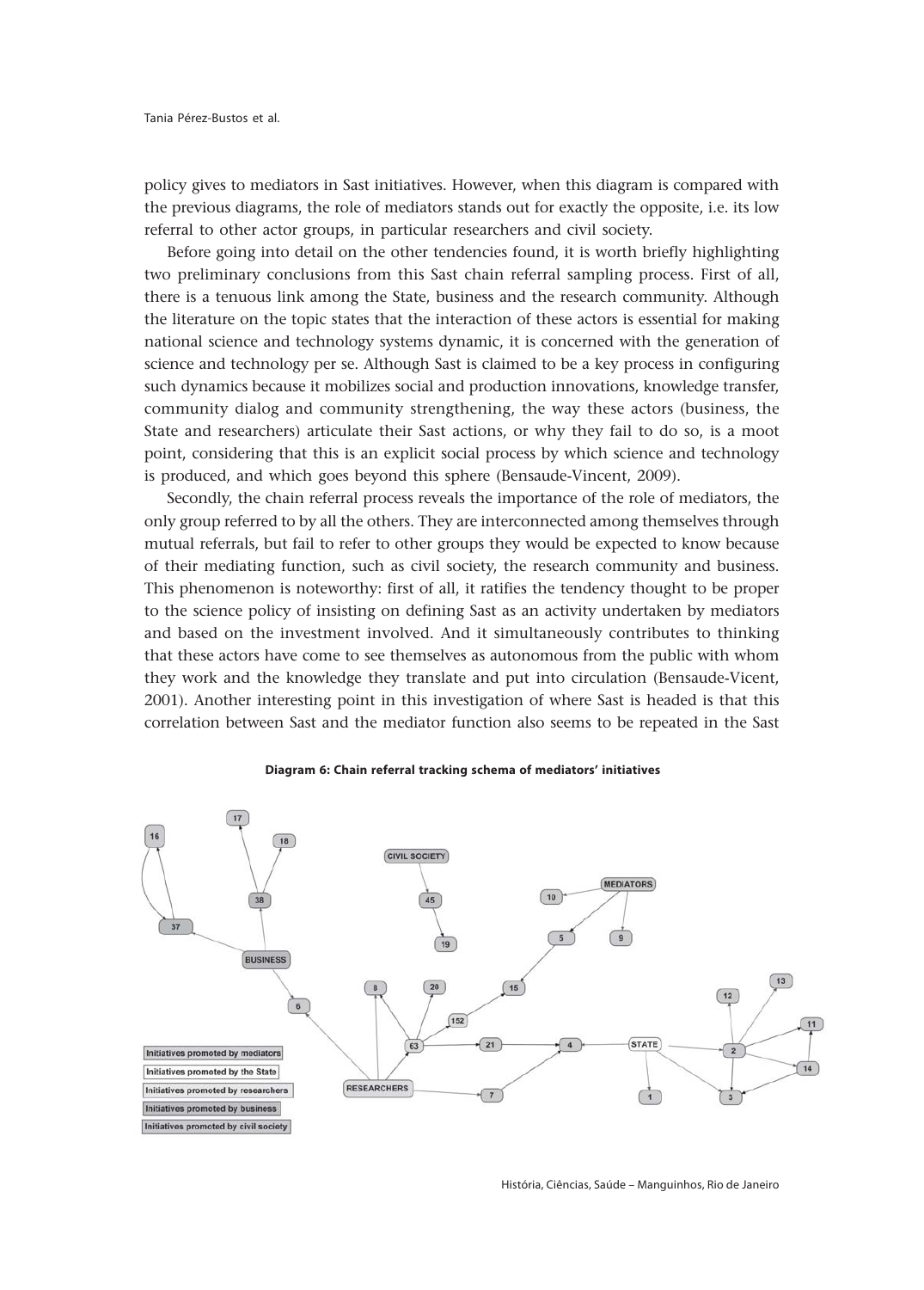activities that are forwarded by business, civil society, the State, and the research community. More on this issue is covered in the next section.

# **Sast activities**

To enrich the analysis of the data gathered during the mapping, this section proposes some typologies of Sast activities, identifying interactions between them and the profile of the actors that contributed the information for this exercise. Based on the above, some tensions and points of interest are identified, constituting questions to be answered in future studies.

The processes of knowledge circulation, negotiation, exchange and transformation are deemed to be an integral part of Sast. To make them more tangible, some typologies are proposed, which, without being exhaustive, express the different ways Sast can be put into practice. They are: (a) production of communication materials in different formats for the purpose of making the results of science and technology research or general S&T knowledge known to diverse audiences; (b) knowledge management and/or production, understood as the possibility of gathering, systemizing, circulating and using knowledge for specific ends; (c) citizen participation or social mobilization, seen as opening spaces for expressing, discussing, reflecting on and transforming realities depending on the needs or particular interests of communities in specific contexts, where knowledge plays a strategic role; (d) innovation and entrepreneurship, understood as the possibility of transforming products, processes or forms of organization; and (e) individual and/or institutional positioning, understood as the exercise of providing visibility for actions designed to produce or use knowledge, to gain social validation or appreciation in certain contexts.7

The above typologies relate to the nature of the actors defined during the process, even if there is not always a direct correlation. Thus, for mediators, an emphasis on communication material development is expected, whereas civil society would be more involved in citizen participation. The State and researchers would relate to knowledge management and/or production, whereas business would be more geared towards innovation and entrepreneurship and individual positioning.

Using these typologies as a starting point, the findings showed that the hundred documented initiatives (Graph 1) present a marked tendency towards the production of communication materials (61). Nonetheless, other activities were well represented, such as knowledge management (39) and citizen participation (29), while activities such as innovation and entrepreneurship (19) and individual or institutional positioning (16) were less in evidence.

Next, the tendencies amongst each of the groups studied was configured, enabling a characterization of how they materialize their Sast processes.

First of all, the study found that the initiatives that the State acknowledges as Sast are mainly the development of communication material (11), with cases such as the Mente Nueva (New Mind) television series produced by Colciencias and Universidad Nacional, and the Colombian Ministry of National Education's Colección Bicentenario (Bicentennial Collection). The State's other activities were categorized as knowledge management and/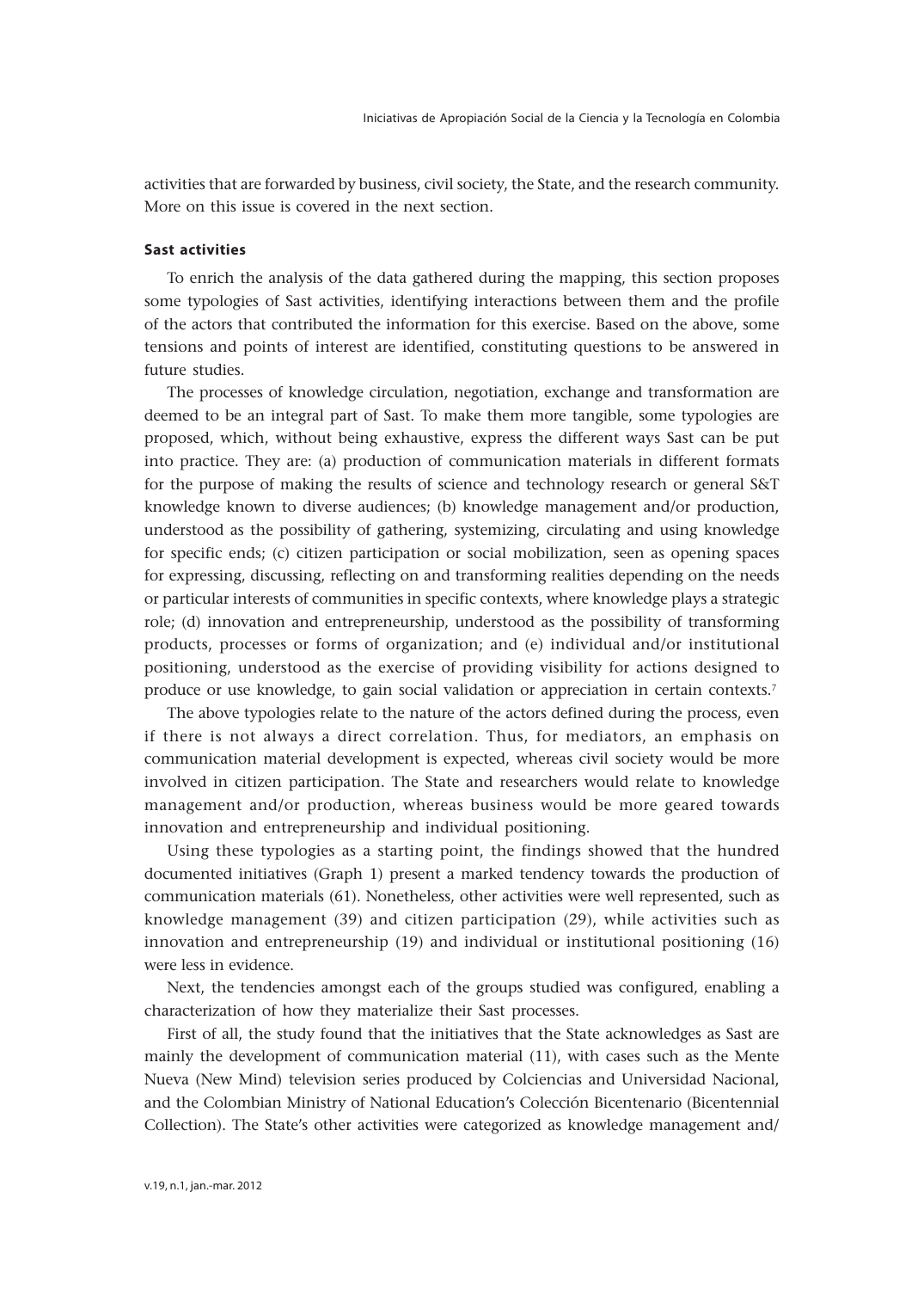or production (8) citizen participation or social mobilization (6) and innovation and entrepreneurship (3).

The materials the State produces basically have the following three objectives: (i) to showcase scientific work being undertaken in Colombia, mainly via Colciencias, the actor with the most referrals in this area; (ii) to help boys, girls and youths to learn science and technology at school, by means of teacher supervision or training, for instance; and (iii) encouraging innovation and/or entrepreneurship. Under knowledge management and/ or production, there was a wide range of activities, the most common of which were aimed at training or knowledge exchange among individuals with different levels of expertise in a given topic, developing research projects involving the community, and conducting studies of different types, an example of which is the Bogotá Botanical Garden's Agricultura Urbana (Urban Agriculture) program, which includes research, development, training and community work. Citizen participation is expressed in activities that promote changes in attitudes, develop competences – e.g. the Ministry of the Environment, Housing and Territorial Development's program, Lavado de Manos con Agua y Jabón (Wash your hands with soap and water!) –, and produce knowledge, rather than ones that involve citizens in decision making or policy building processes, as might be expected. Innovation and entrepreneurship is represented by training and technical assistance activities.

For the business group, 13 initiatives involve communication material production, nine work on innovation and entrepreneurship, eight seek individual or business positioning, six do knowledge management, and three state that they work in citizen participation processes. These activities have a very pronounced practical orientation, where improved competitiveness is sought through developing suppliers, workers and communities of interest, thus enhancing production processes. Several of them have an environmental focus and are mobilized through training exercises and community intervention and supervision. The materials developed and the activities carried out generally involve topics





História, Ciências, Saúde – Manguinhos, Rio de Janeiro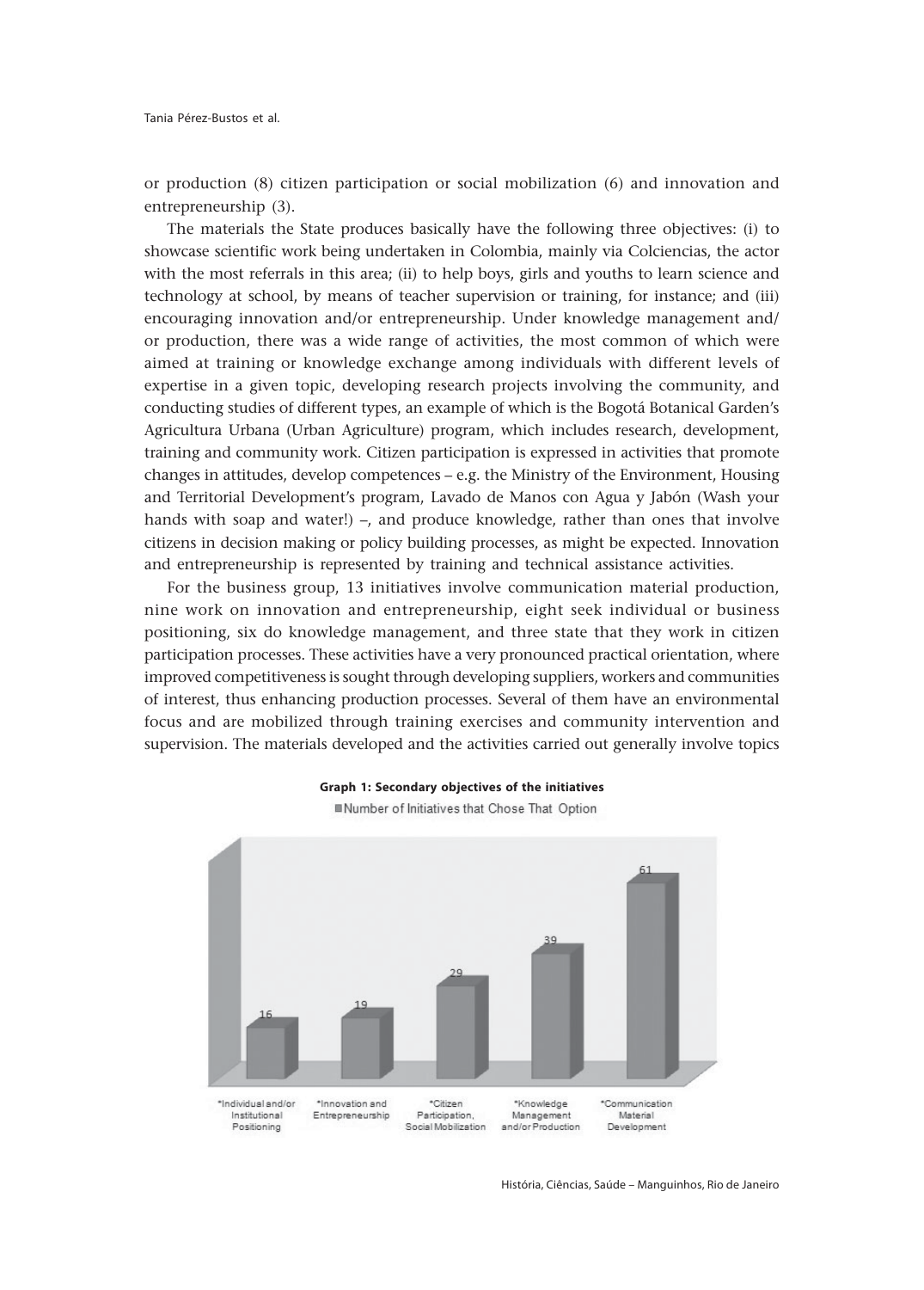directly related to the company's business, so they also imply a degree of institutional visibility and positioning. A good example is Comunidades de Alimento (Food Communities) conducted by the WOK restaurant chain. It trains the farmers who supply the business in sustainable farming and fishing practices, and it researches the way the restaurants' inputs are produced in Colombia.

For the research community group, 15 initiatives were identified that carry out activities aimed at knowledge management and/or production. They are research projects that have involved the community thanks to their participative research methodologies and the breadth of their communication initiatives throughout the process, inviting peers and providing opportunities for interested persons or potential beneficiaries to get to know the project. Such is the case of the Institute Von Humboldt project, Páramo Andino (Andean High Barren Plateau), where work is done with the communities in the region of the high barren plateaus to develop sustainable management and conservation practices for the ecosystems there. These are also activities that involve and/or are related to training projects. Communication material production is the second activity that researchers most emphasize (8), in some cases as a byproduct of the research processes and in others as an end in itself. Only four of the initiatives record citizen participation actions involving very specific communities in processes directly related to managing their surroundings. There will be further discussion of this in the next section.

Civil society concentrates on citizen participation and social mobilization actions (14). It also has a strong component of communication material production (10). The other activities involved to a lesser extent are knowledge management (6), innovation (5) and individual positioning (2). The activities have a very strong practical element, with training processes and knowledge exchange among peers, and are very closely connected to everyday practices, meeting the needs of a primarily economic output nature, which also explains the component of innovation and entrepreneurship. However, they also involve health needs, communication, and environmental and resource preservation. PBA's Programa de Innovación Participativa con Pequeños Agricultores de la Región Andina (Participative Innovation Program with Smallholders in the Andean Region) and the Fondo de Acción Ambiental para la Niñez program, Rutas de Aprendizaje Mercados Verdes (Learning Routes for Green Markets), are two examples of the types of projects that focus directly on developing sustainable production practices in specific communities, with different work processes that either involve them or are aimed at them.

The mediators group shows a very strong concentration in one activity: 19 initiatives in communication material production. Some clear examples are Museo del Oro's Maletas Didácticas (Teaching Aid Schoolbags), Ángela Posada Swafford's Aventureros de la Ciencia (Science Discoverers) series, or Chigüiro Editores' magazine, *Explorando el Planeta* (Exploring the Planet). Knowledge management and/or production (4) and citizen participation (2) appear to be much less important, both related to peer exchange for mediation in training or reflecting on their activities. There was only one chain referral to the community (civil society or researchers). Finally, individual or institutional positioning was mentioned twice in reference to self-legitimization and making initiatives commercially feasible.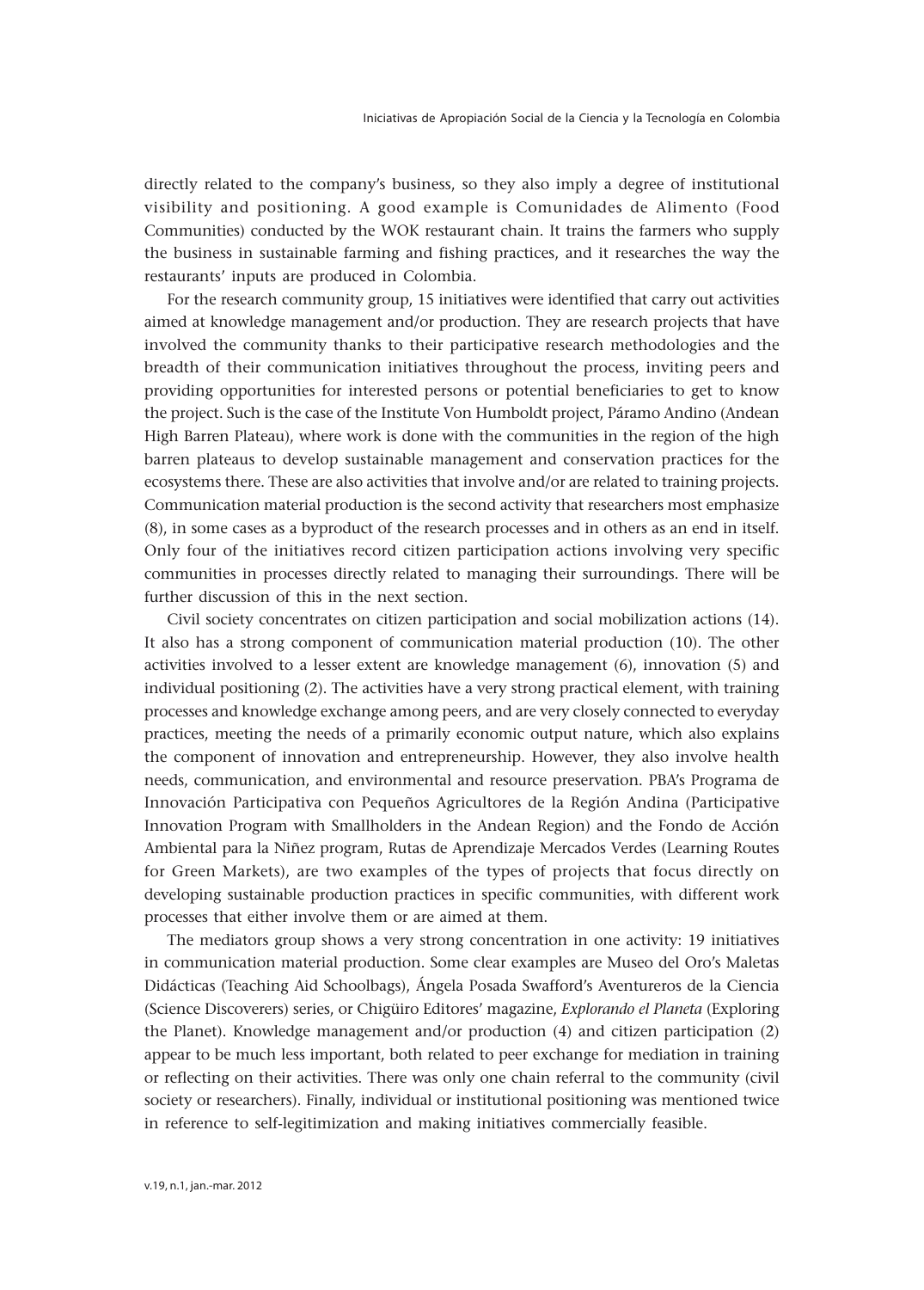The activities of this group were found to be in line with expectations. However, the restricted range of strategies used may reinforce the limited knowledge that mediators have of the other groups, such as researchers or civil society, as discussed in the previous section. Likewise, this may accentuate the role that these activities designed to produce educational and communication materials have of being more of an effort at selflegitimization than an instrument for inter-sector articulation, considering that they appear to be carried out independently, with hardly any participation by the other actors in the process.

The tendency described here regarding the types of activities and the emphasis that the different groups place on generating educational and communicative materials raises several questions about how science and technology is communicated in Colombia. What types of science and technology discourse are presented in these materials? And what types of educational and communication mediation do they promote? Also, what differences are there among the materials on the same topics produced by the different groups?

## **Participation dynamics**

Using the typologies described above to represent the different ways of conducting Sast activities, this section investigates the relationships between the groups leading the initiatives and the target audiences of these initiatives. To find out how much the different stakeholders intended to be the beneficiaries of these initiatives are actually involved in the Sast processes, the initiatives were first analyzed and then an interpretation was made of how participation was incorporated into the approach adopted by the entity promoting the initiative.<sup>8</sup> With this in mind, seven dimensions were described to characterize the interactions between the initiatives and their stakeholders. It is important to clarify that the dimensions were not put on a hierarchy – none of them was seen as ideal – but were merely used as a way to understand the distinct nuances that a participative process can have.

The seven dimensions considered were: (1) non-participation: no actions are proposed to involve the target audiences; (2) inclusion: different stakeholders are involved during the process to ensure that their concerns and initiatives are taken into account; (3) information: information of use for understanding the problem and the possible solutions are presented to the stakeholders; (4) empowerment: the stakeholders are able to lead and develop the initiative on their own; (5) consultation: the stakeholders involved give their feedback on the problem and possible ways to solve it; (6) education: this includes training or development processes in science and technology to strengthen the competencies and skills of the stakeholders involved; (7) harmonization: forums are proposed for the different stakeholders to deliberate and analyze the decision together. Graph 2 shows the distribution of the initiatives by each of the dimensions.

As can be seen from Graph 2, most of the initiatives focus on participation through information. This trend was found in each of the groups under study, and will be investigated further below.

For the mediators group and the State, the initiatives are mainly of an informative nature (12 and 10 initiatives, respectively), examples of which being some museums, published materials and audiovisual products. However, it would be premature to say that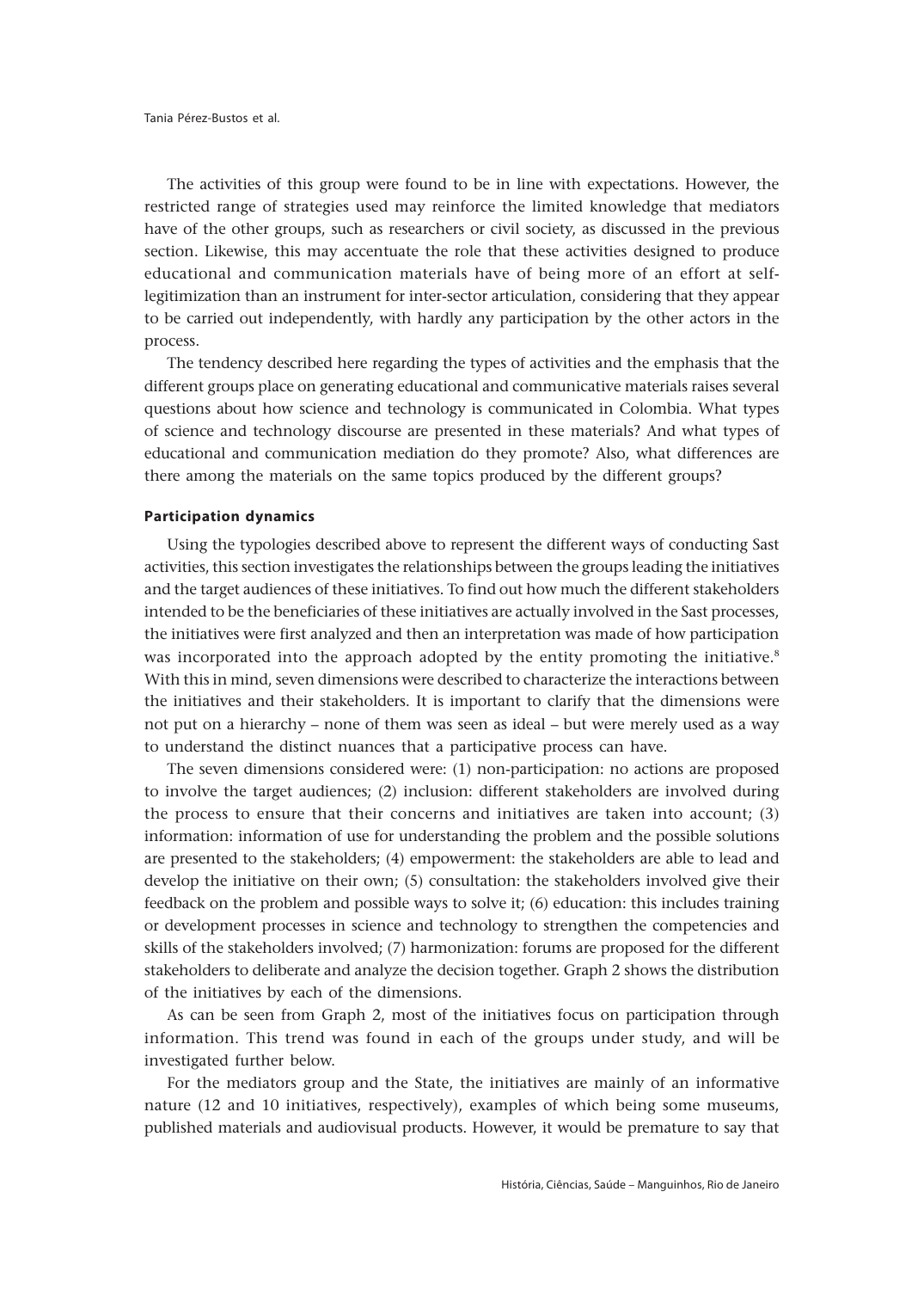

**Graph 2: The initiatives, by type of participation**

this tendency towards participation through information implies that the target audience has a merely passive role. It is likely that some of the initiatives in the chain referral involve collective building in which the different actors involved participate actively and intentionally.

Researchers also share this tendency (5). A good example is Universidad del Cauca's Sistema de Información Regional del Agua (Water Regional Information System), whose purpose is to guarantee access to strategic information on the availability of water resources, thus constituting a tool for automating water resource management. In second place, two very distinct dimensions were seen: non-participation (4) and harmonization (4). In the initiatives that demonstrated no participation, the researchers' work is assumed to be oriented towards Sast, but their perspective is that this does not require them to work in conjunction with the target population of their research. As to harmonization, a good example is the initiative developed by Universidad de Nariño called Evaluación y Desarrollo de Alternativas de Mitigación del Cambio Climático de Diferentes Agroecosistemas (Assessment and Development of Alternatives to Mitigate Climate Change in Different Agro-ecosystems). This is a project where agro-forestry sciences are used as an option for climate change mitigation and adaptation. The objective is to achieve small and medium scale forestation development on farms and cattle ranches, providing the potential beneficiaries with patches of forest and agro-forest that would contribute to optimizing land use, efficient carbon capture, and improved environmental, landscape and economic conditions, as well as complementary sources of income for the communities involved.

Most of the business initiatives are in the dimension of consultation (7); that is to say, they present problems to the different target audiences involved and they invite their comments to complement their proposals. One such example is the Selva Nevada initiative, Comercialización Frutos de la Biodiversidad Colombiana (Commercialization of Fruits Representative of the Colombian Biodiversity), in which business works with peasant, Amerindian, and Afro-Colombian n:communities to identify organic and non-timber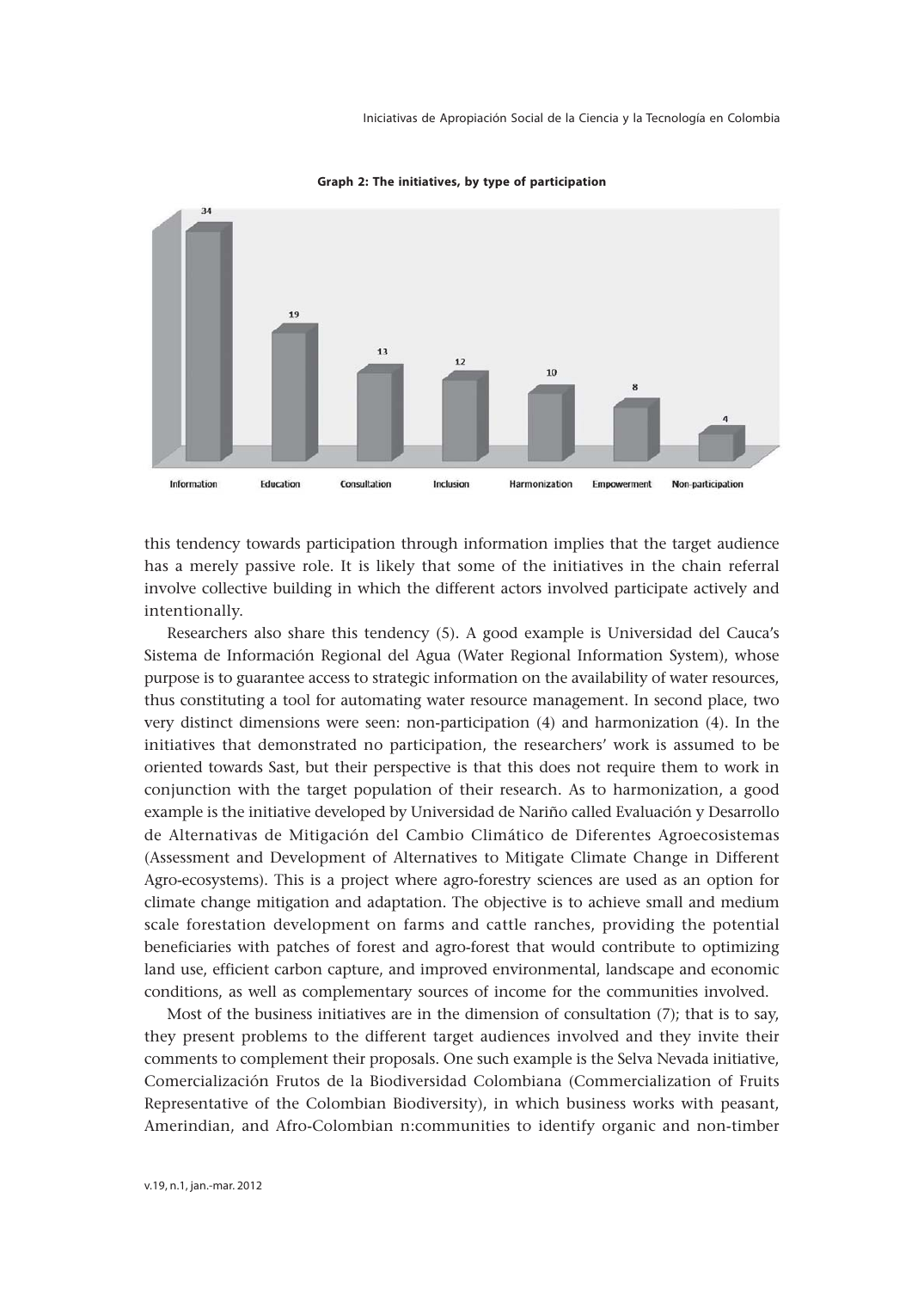forest products. After identifying them, Selva Nevada develops food products for the national and international markets. It is important to clarify that the consultation process may or may not take the involved communities' feedback into account; this is an aspect for future research. Another dimension with a good number of initiatives in the business group is education (6). Representative of this is the initiative led by Prodensa called Proyectos Educativos Para la Difusión de Prácticas de Manejo Integral de Residuos Sólidos Reciclables Escolares en Instituciones Educativas Departamentales del Norte de la Sabana de Bogotá (Educational Projects for the Dissemination of Total Management Practices for Recyclable Solid Waste from the Departmental Schools in the Northern Area of the Bogotá Savanna). This project seeks to inform and sensitize the community about caring for the environment, and to promote ecological awareness and a culture of appropriate solid waste handling and recycling.

The civil society group promotes initiatives in the dimensions of empowerment (5) and inclusion (4). Corporación para el Desarrollo Personal y Comunitario 'Encuentro' (Corporation for Personal and Community Development 'Encuentro'), from Santa Marta, has an empowerment initiative called Gestión Ambiental Participativa Como Aporte a la Construcción de Paz y Desarrollo Sostenible en la Cuenca del Rio Toribio y Su Zona Costera (Participative Environmental Management as a Contribution to Building Peace and Sustainable Development in the Toribio River Basin and its Coastal Area). The purpose of the initiative is to provide peasant and fishing communities with a life alternative that will enable them to substitute their current source of income – the cultivation of illicit crops – with agroecological and aquaculture production, using applied research for lobster farms, environmental conservation, organizational strengthening, and public policymaking. In the inclusion dimension, a fine example is the Oro Verde (Green Gold) initiative led by Fundación Amigos del Chocó. It seeks to support and engage with communities devoted to traditional gold and platinum mining, for them to comply with standards of environmental and social responsibility.

The participation analysis also identified whether the documented initiatives were undertaken jointly by the different actors involved or if they were designed by one group and then oriented towards others. The analysis identified a certain type of relationship between the actors involved and the manner in which the processes were built. In the first case the individuals are direct, active participants in the process, whereas in the second case they appear as recipients of the process.

Reviewing the initiative objectives, we found that 74 of the projects were designed by promoters and oriented towards a recipient or beneficiary audience, whereas only 26 were developed jointly by the different stakeholders involved in the problem at hand.

Museum-type projects, such as Maletas Viajeras (Traveling Suitcases), Museo Interactivo Abracadabra (Abracadabra Interactive Museum), Casa de la Ciencia de Buga (Buga House of Science) or Exploramóvil, among others, evidenced a more top-down approach to their content production. Indeed, the groups and individuals to whom the exhibits are oriented have no say in the design processes. Of course, that does not necessarily imply that the visitors' characteristics, languages and interests are not taken into account, only that such information is most likely gathered using other mechanisms.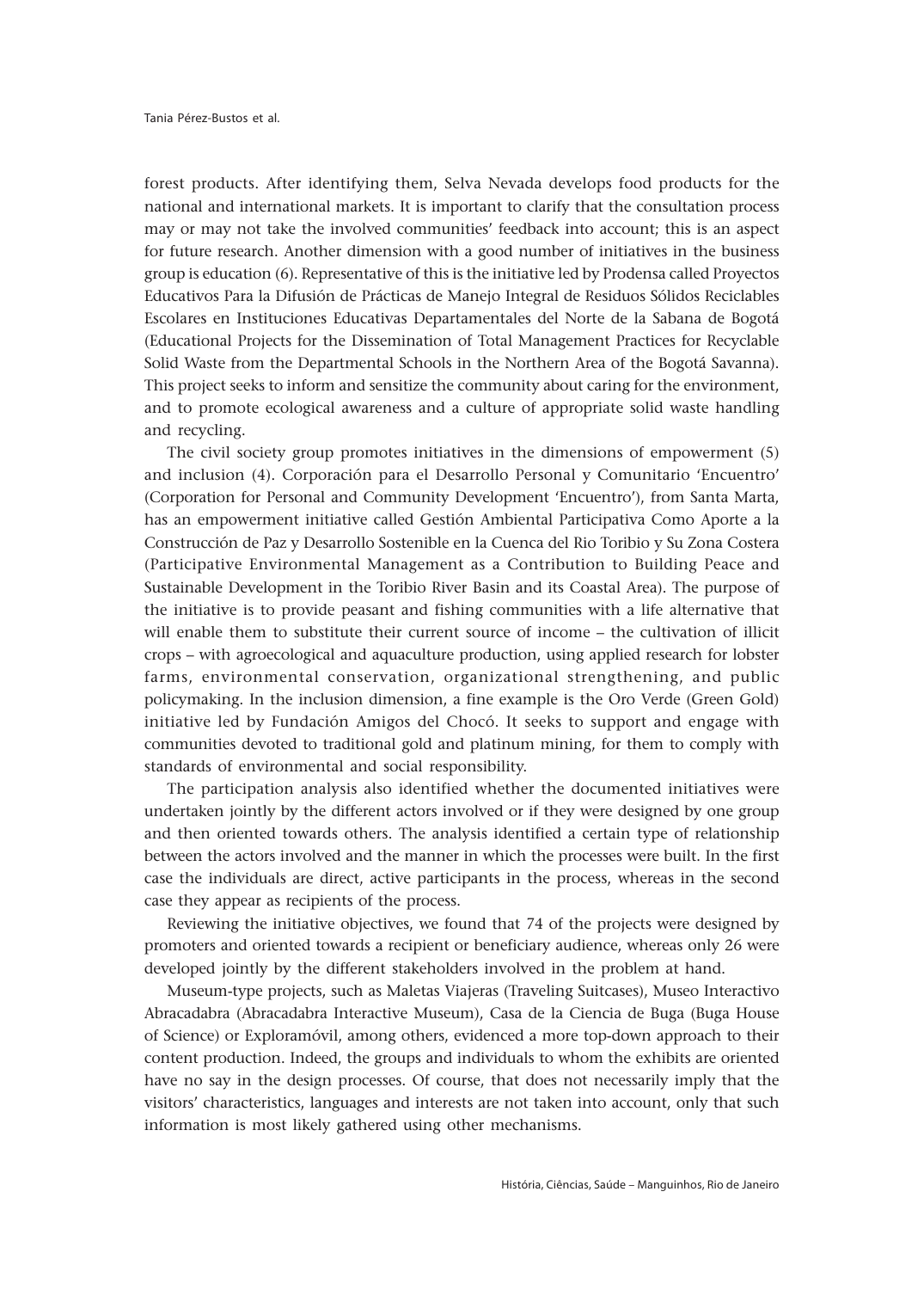Meanwhile, projects that are born as a component of broader social processes tend to take their target audiences into account in the initiative design and development process. One example of this is Páramo Andino (High Mountain Plateau), a project that seeks to devise and promote policies for the conservation and use of the high, barren plateau at the local, regional, national and eco-regional levels. Participative management plans are designed and implemented which constitute environmentally friendly models for production activities that include zoning and conservation strategies. These activities are also supported by participative communication materials whose creation involves the rural and the urban communities living near the ecosystem.

Generally speaking, this analysis shows that while the information dimension prevails, there is little in the way of inclusion of the different stakeholders in devising and carrying out the Sast projects. This tendency is associated with an emphasis on the activities themselves, which leads us once again to wonder what types of mediation are present in these participation models.

## **The foremost topics and how they relate to the context**

The foremost topics relate to the two tendencies described above: the emphasis on materials development and the degree of participation in the context of information processes. With this in mind, the documented initiatives mainly cover the following topics: environment and habitat (55); technological development (34), basic sciences (32) and health (25). There is also some interest in traditional knowledge (15) and cultural heritage (9).

These tendencies can be related to two aspects in particular. Firstly, there is a prevailing linear development model that reinforces the above-mentioned tendencies in respect to Sast financing and articulation among the groups. Secondly, there are discussions regarding the western ideal of modernity when it comes to the environment, which raise questions that merit attention in future studies.

As to the first point, a broad interest in technological development and basic sciences was found. Of course, they are conducive with the idea that Sast is a process that is materialized in dissemination and participation through information which is enabled by large-scale public investments, and also private investments in the case of the business group. In a linear development model, it would appear that this emphasis is associated with the concept that science and technology can foster greater social wellbeing, thus ratifying the idea of a deficient, needy society that is ultimately benefited by Sast initiatives, given that the topics are defined and prioritized by others rather than by the beneficiary target groups (Daza, Arboleda, 2007; Pérez-Bustos, 2009). This again points to the need to do research on the conceptions and approaches of basic sciences and technological development and the types of education and communication mediations involved in Sast processes.

The second point to be discussed relates to the generalized interest in environmentand habitat-related topics and the smaller number of initiatives mobilized around traditional knowledge and cultural heritage. Here, the question is what aspects of the environment and habitat are being promoted and what type of local context and audiences support them? Although these two topics are globally associated with the emergence of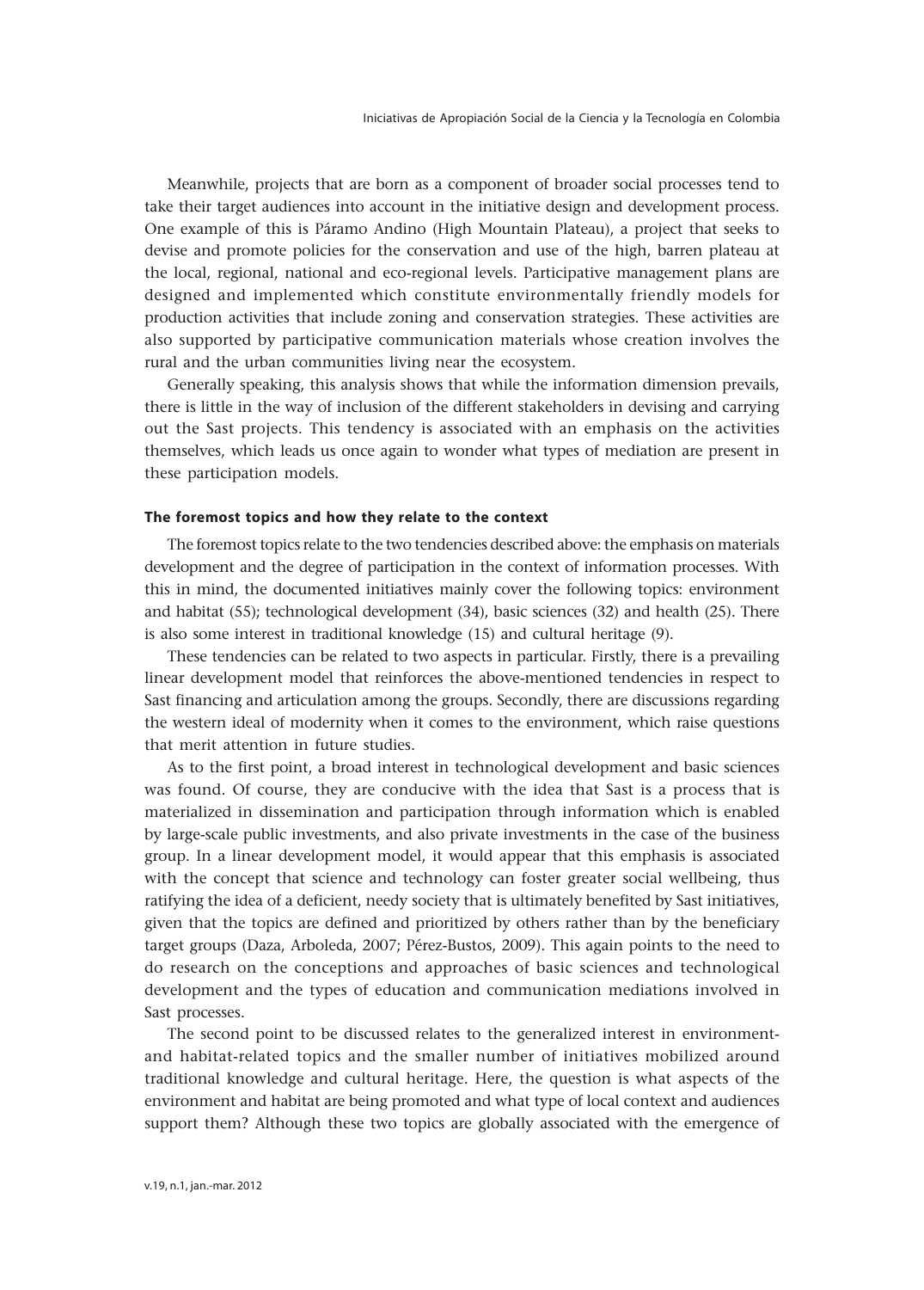so-called collective rights or third-generation rights, the scant emphasis seen in such initiatives on the issue of local and traditional knowledge leads to the intuitive perception that the initiatives may address the issue abstractly, but may not necessarily promote a heterogeneous conception of the environment that could be articulated with a culture that would help transform the paradigm of western modernity of the separation of man and nature (Leff, 2004; Escobar, 2005).

It is along these lines that the above questions regarding the types of discursive representations and science and technology practices that the initiatives contain and the mediations that make them dynamic must be oriented. They must inquire what development, nature, society and culture paradigms and projects the initiatives support and how. This also should be included in future studies.

Having completed the general analysis of the topics, we will now present a detailed discussion of the topics preferred by each group under study. First the groups that make up the triangle proposed by Sábato and Botana (1968) will be addressed, then mediators, and finally civil society.

For the first group under discussion, comprising the State, business and researchers, the findings show that the State and researchers share an interest in technological development (5 and 11 initiatives, respectively), basic sciences (5 and 8) and the environment (7 and 11). Business only shares with them an interest in the environment (14) and it does so including two priority topics: traditional knowledge (6) and farming and livestock sciences (6). The correlation between the State and researchers may be explained by the fact that scientific research is mainly financed by public resources, and these Sast initiatives fall into this category. One example is the initiative developed by the Pontificia Universidad Javeriana research group in immuno-biology and cellular biology with the support of Colciencias. It has been developing a project for harnessing traditional knowledge about medicinal plants and utilizing these plants to obtain bioactive compounds to fight cancer. This project involves working with rural communities and seeks to create a business that will take advantage of Colombia's biodiversity in the future.

The priority interest of business in the environment and traditional knowledge may be understood in the context of what is known as corporate social responsibility. It seems to constitute a marketing exercise in which a 'good reputation' of being 'environmentally friendly' is consolidated for the production sector and to differentiate its products, thus enhancing customer trust and the chances of entering other markets that are more demanding when it comes to business footprints (Cepal, 2006). A good example for illustrating this point is Natura, which has a project involving recycling companies in Bogotá. It encourages its sales consultants to separate their domestic waste and take the recyclable materials to collection points managed by recycling companies.

The group of mediators mainly covers topics related to art, science and technology (15). Topics of this kind may be articulated with the prevailing interest in harnessing Sast initiatives as alternative educational methods: learning science through fun activities, or recreational learning, which is the diametric opposite of traditional schooling, allegedly marked by a book-based culture (Franco Avellaneda, 2008). This positioning is corroborated by the fact that the vast majority of the mediator initiatives target school-aged audiences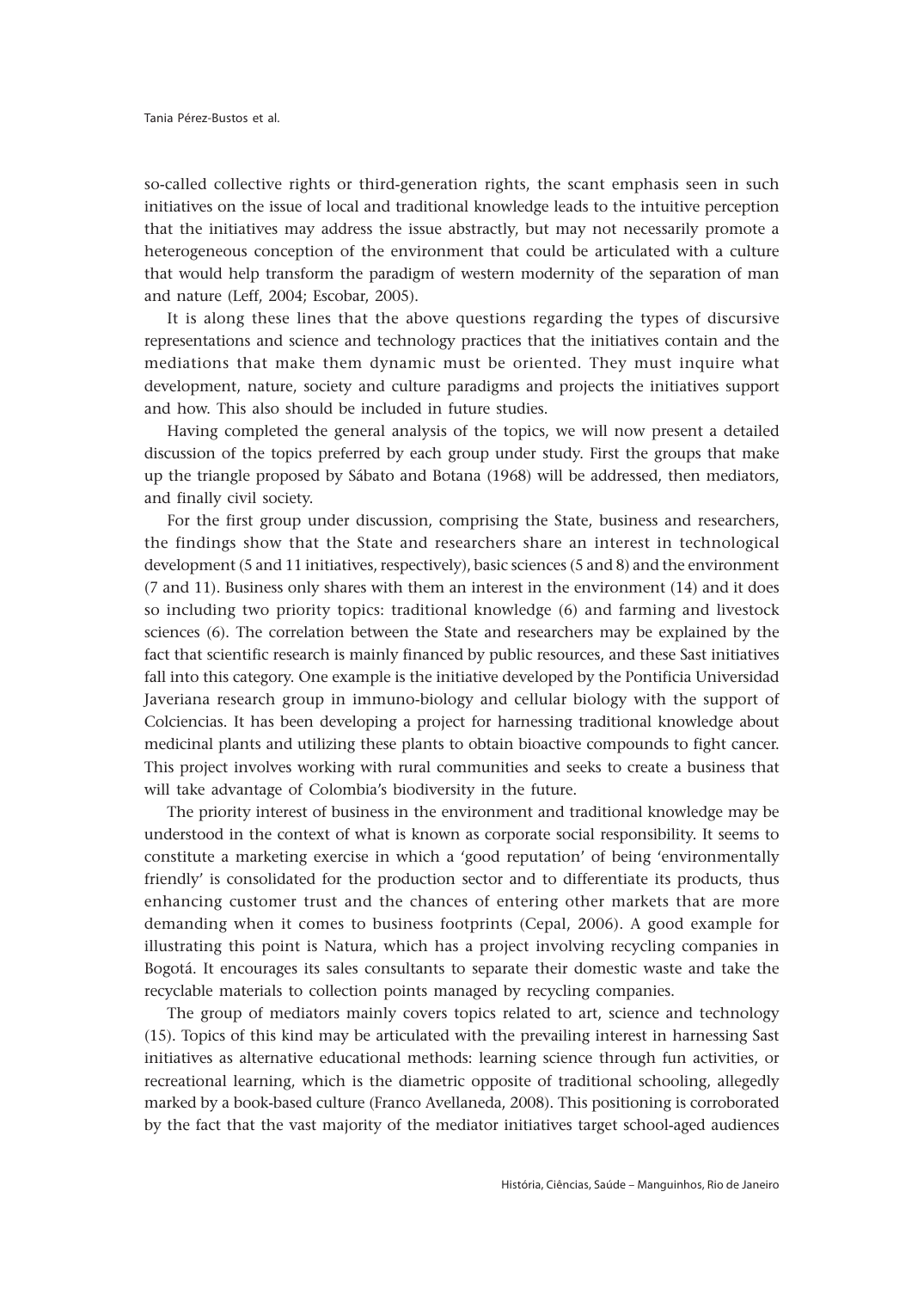(13). It has been argued that the inclusion of art in the activities carried out in such initiatives is worthwhile because it stimulates learning and helps establish temporary sociocultural relations (Reynoso, Sánchez, Tagüeña, 2005). However, it is not yet clear if that is the case of the initiatives documented here, considering that some of them could also be characterized as operating in individual positioning, which could suggest that the articulation between art and science is more of a marketing ploy than strictly educational.

The civil society group is not only set apart from the Sast network, as mentioned earlier (Diagram 2), but also has differentiated topic priorities: farming and livestock sciences (10), environment and habitat (9), and electronics and telecommunications (3). This last interest differentiates civil society from the other groups, and may be related to the context of most of the initiatives mobilized by civil society. They are mostly pursued in rural settings and, as mentioned above, have a local and municipal area of influence; also, the beneficiaries of 14 of this group's initiatives are peasants. Notwithstanding, there are civil society initiatives developed in urban settings, mainly aimed at preventive health, such as the project for preventing breast cancer called Al Pecho no le Des la Espalda (Don't turn your back on your breasts) or the project that provides training sessions on identifying and understanding colon cancer, both based in Bogotá.

The appearance of telecommunications may be associated with a recent interest in the public sphere in generating and financing processes for access to and literacy in information and communications technologies usage. This explains the type of public financing that backs these specific initiatives. Here, it would be worthwhile asking more about the usage and appropriation that this type of initiative promotes regarding such technologies.

# **Final considerations**

Some Sast tendencies have been presented here, using a chain referral sampling exercise in which a hundred initiatives promoted by five different groups of actors were documented. The purpose of the exercise was to identify the articulations existing among these groups to position Sast initiatives, while also characterizing the types of activities, dynamics and topics covered. The chain referral procedure revealed that Sast is poorly institutionalized amongst civil society, and that when undertaken by mediators and researchers, it is highly dependent on public resources. It is designed not for localized activities, but rather for activities with a broad coverage, mainly of an informative nature, which begs questions as to how flexible the initiatives are when it comes to acknowledging local dynamics and knowledge. It further highlights a possible emphasis on standardized, one-way views of science and technology.

Also of note was the emphasis in Sast of the production of material for communication purposes and the tenuous articulation that mediators have with civil society and researchers, as well as business's independence from the State. These tendencies reveal some processes that one would believe would articulate actors, but that actually do not, as stated above. This apparently corroborates mediation as an inherent characteristic of Sast. Even more so, its materialization in the form of producing information communication products may justify the existence of the gap between those who know and those who do not, the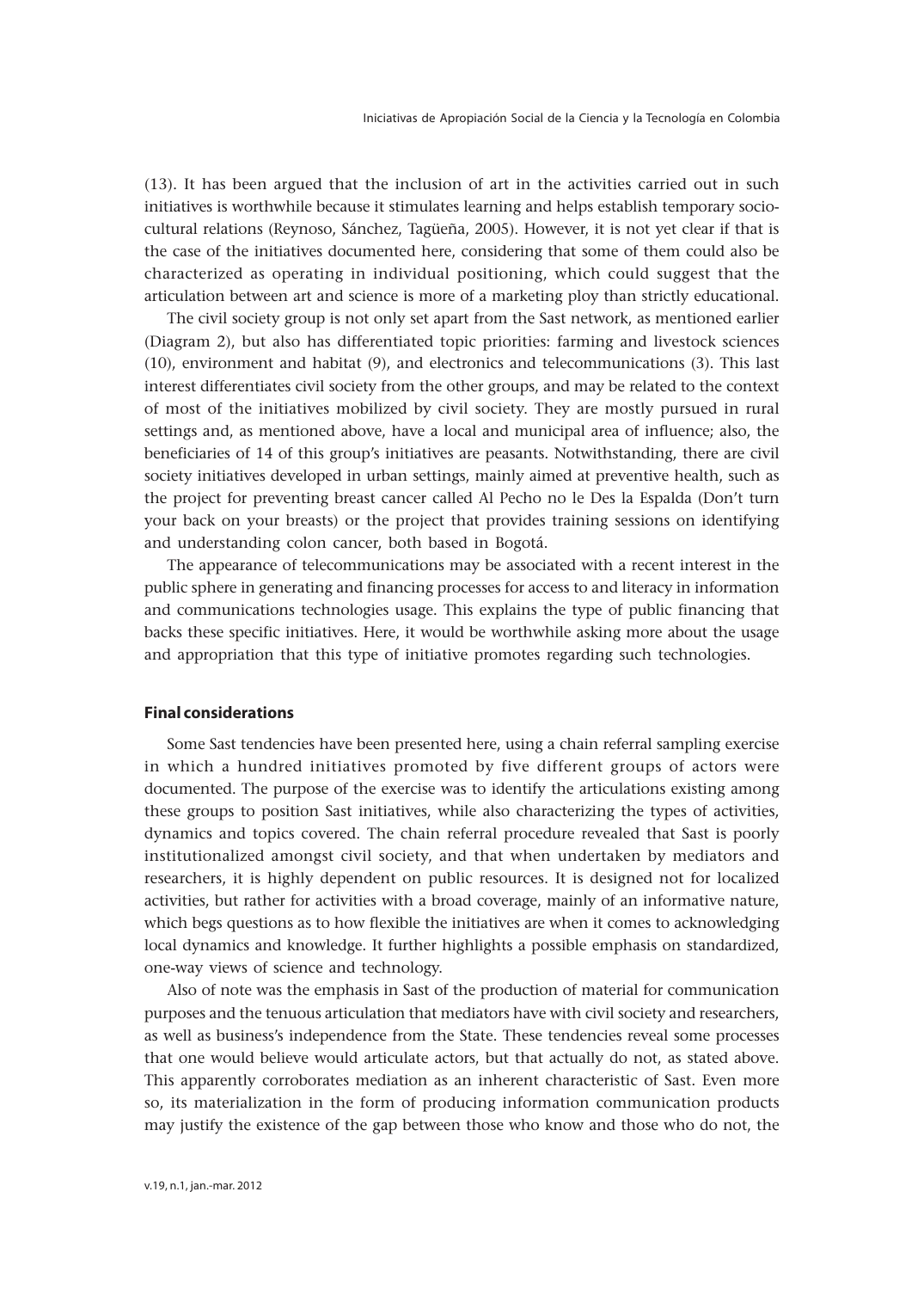latter being the groups to whom the products are directed. It would also explain the role the process plays as a driver of business sector positioning dynamics, in which civil society is seen as a consumer and customer in actions that are isolated from researchers and the State.

These tendencies make us question the roles of these different groups in the science and technology systems. They could also serve to orient empirical studies designed to qualitatively understand how different groups participate and are articulated in different Sast mechanisms or initiatives, doing away with conceptions that associate such processes with information flows and rather orienting them towards understanding their educational dimension as producers of common sense. This done, knowledge transfer and management, information and harmonization could be seen to represent an educational dimension that must be understood and that has the potential to generate critical processes for science and technology and to corroborate the hegemonic, standardized notions regarding them. That, in turn, leads to questions about the emphasis Sast has on scholastic matters and how the educational dimension of Sast operates beyond schools and mediators.

In that sense, the exercise conducted here leaves questions to be answered. What is happening with the actors that promote Sast? Who are they? What role do they play and what interests motivate them? In addition, it invites questions about the content they promote, in particular the notions of science, technology and society that are reinforced by such initiatives. Only by advancing research in these directions will the next question find an answer: Is Sast truly an intentioned social process in which, reflexively, the diverse actors involved articulate with one another to exchange, combine, negotiate and/or debate knowledge, or is it rather positioned as a non-problem-specific marketing strategy, removed from its target audience and from the knowledge that it places in circulation?

# **NOTES**

<sup>1</sup> In this study, such actors are called mediators.

<sup>2</sup> There is no indication that the mentioned emphasis clarifies the role of mediators. In reference to this aspect, Pérez-Bustos (2010) has sustained that such actors have been feminized by the Colombian Science and Technology system, which grants them a lesser standing than producers of knowledge. This feminization, states the author, stems from generally regarding the educational role that such individuals, whether men or women, play, as instrumental and banal, and from the fact that the target audience of their educational work is a civil society seen as infantile.

<sup>3</sup> The actors called mediators are understood in the sense proposed by Latour: "Mediators transform, translate, distort, and modify the meaning or the elements they are supposed to carry … No matter how apparently simple a mediator may look, it may become complex; it may lead in multiple directions which will modify all the contradictory accounts attributed to its role" (Latour, 2005, p.38-39).

4 The following definition was used: SAST is an intentioned social process in which diverse groups of actors articulate with one another reflexively to exchange, combine, negotiate and/or debate about knowledge; motivated by their needs to use and interests in using, applying, enriching, among others, that knowledge in their own context and in their concrete realities. For the purposes of this article, this intentioned social process occurs through the mediation of knowledge acquisition, information, teachinglearning, circulation, transfer, transformation and/or production, among others, in which science and technology are the main subject.

<sup>5</sup> Here a reservation must be stated. For practical reasons to do with the place from which the chain referral sampling was initiated, the consulted experts were identified in Bogotá. Although the initial sampling yielded referrals of initiatives in other regions of Colombia, it is important to mention that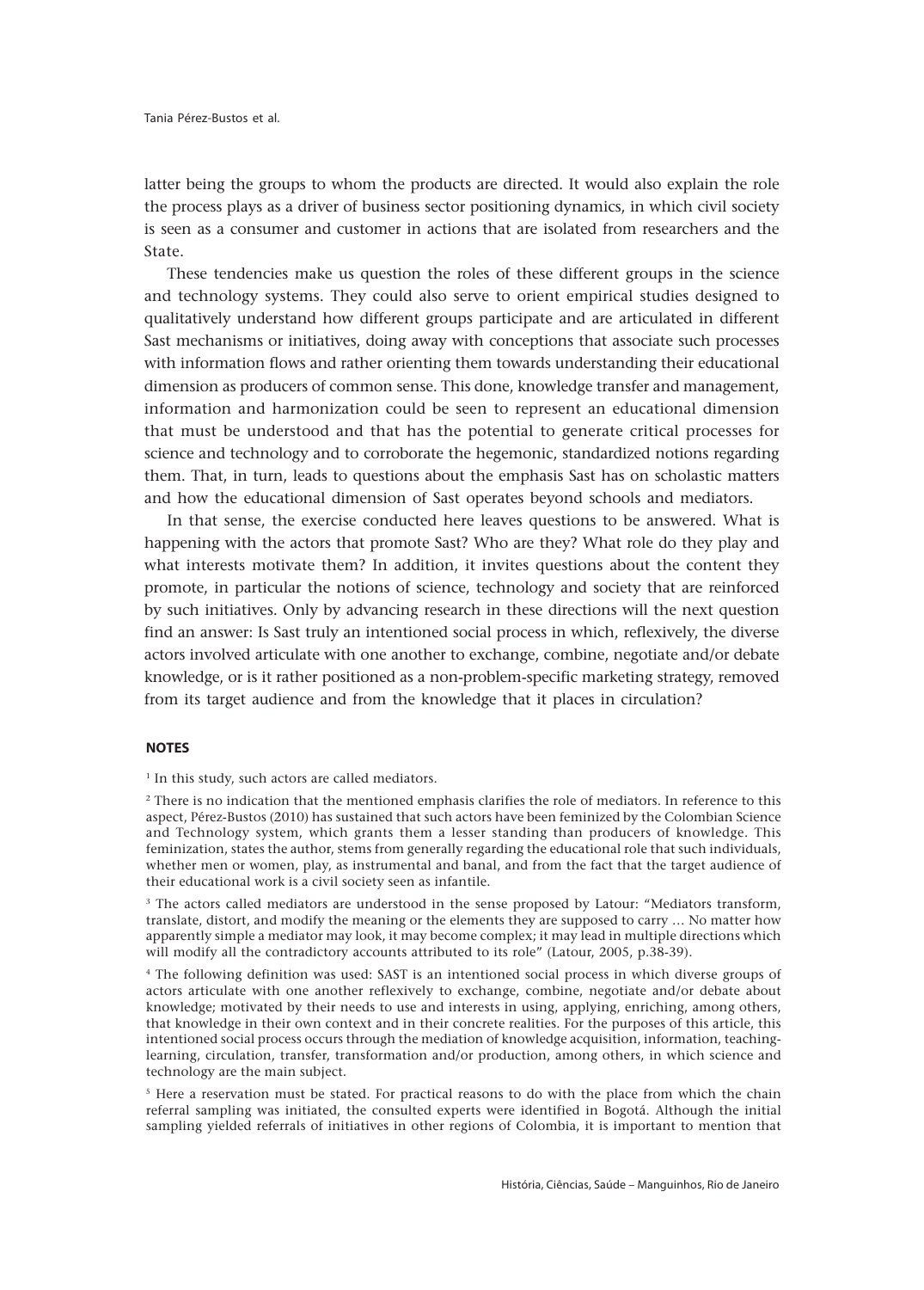most of the initial initiatives were conducted in the Andean zone, which may have created a bias in the tendencies presented here.

6 Out of the five groups of actors with which the work was done, at least half of the initiatives promoted by the State, mediators and the research community have a national area of influence. Meanwhile, the initiatives operating on a municipal level are conducted mainly by civil society (12), which focuses its activities on rural areas, municipalities and settlements. It is interesting that there are few documented initiatives with a local impact in which the actors are business (5), mediators (4) or researchers (3).

 $<sup>7</sup>$  To identify the typologies, the activities that the initiative promoters described on the form were</sup> classified. This exercise was performed by the research team and validated with the initiative promoters who had completed the form. The typology was called the secondary objective of the initiative. When the secondary objective was identified, more than one option could be selected.

8 Citizen participation in science and technology is understood as an organized social process in which it is possible to exchange opinions, views and knowledge to facilitate interchange between different social groups concerning a problem in which scientific and technological knowledge plays a preponderant part and through which these actors are expected to make a specific decision (Colombia, 2010). The process implies negotiations among actors with diverse interests, needs, expertise and other factors that are not necessarily harmonious and that can even be conflicting.

### **REFERENCES**

AROCENA, Rodrigo; SUTZ, Judith. *Mirando los sistemas nacionales de innovación desde el Sur.* Disponible en: http://www.oei.es/ salactsi/sutzarcena.htm. Acceso en: 10 mar. 2010. 1999*.*

BENSAUDE-VINCENT, Bernadette. A historical perspective on science and its 'others'. *Isis*, Chicago, v.100, n.2, p.359-368. 2009.

BENSAUDE-VINCENT, Bernadette. A genealogy of the increasing gap between science and the public. *Public Understanding of Science,* London, v.10, n.1, p.99-113. 2001.

BIERNACKI, Patrick; WALDORF, Dan. Snowball sampling: problems and techniques of chain referral sampling. *Sociological Methods & Research*, Cambridge, v.10, n.2, p.141-163. 1981.

## CEPAL.

*Estilos de desarrollo y medio ambiente en América Latina, un cuarto de siglo después*. Santiago de Chile: Naciones Unidas. (Serie Medio Ambiente y Desarrollo, 126.) 2006.

#### COLOMBIA.

Departamento Administrativo de Ciencia, Tecnología e Innovación (Colciencias). Estrategia Nacional de Apropiación Social de la Ciencia, la Tecnología y la Innovación. Bogotá: Colciencias. Disponible en: http:// www.colciencias.gov.co/sites/default/files/ ckeditor\_files/files/ESTRATEGIA%20 NACIONAL%20DE%20ASCTI\_VFinal.pdf. Acceso en: 22 ene. 2012. 2010.

DAZA, Sandra; ARBOLEDA, Tania. Comunicación pública de la ciencia en Colombia: ¿Políticas para la democratización del conocimiento?. *Signo y Pensamiento,* Bogotá, v.26, n.50, p.101-125. 2007.

## ESCOBAR, Arturo.

*Más allá del tercer mundo*: globalización y diferencia. Bogotá: Instituto Colombiano de Antropologia e Historia; Popayán: Universidad del Cauca. 2005.

#### ETZKOWITZ, Henry.

*The triple helix*: university-industry-government innovation. New York: Routledge. 2008.

### FELT, Ulrike.

*Optimising public understanding of Science and Technology*: final report. Wien: Institut für Wissenschaftstheorie und Wissenschaftsforschung der Universität Wien. Disponible en: http://www.univie.ac.at/virusss/ OPUSReport/. Acceso en: 22 jun. 2007. 2003.

FRANCO AVELLANEDA, Manuel. *Museos interactivos de Science and Technology*: ¿Cuál es su papel? Reflexiones a partir de una red de actors. Disertación (Magister) – Facultad de Educación, Universidad Pedagógica Nacional. Bogotá. 2008.

# FRANCO AVELLANEDA, Manuel; PÉREZ-BUSTOS, Tania.

¿De qué ciencias hablan nuestros materiales de divulgación? *Revista Colombiana de Educación*, Bogotá, n.56, p.78-101. 2009.

GRANOVETTER, Mark. Network sampling: some first steps. *The*